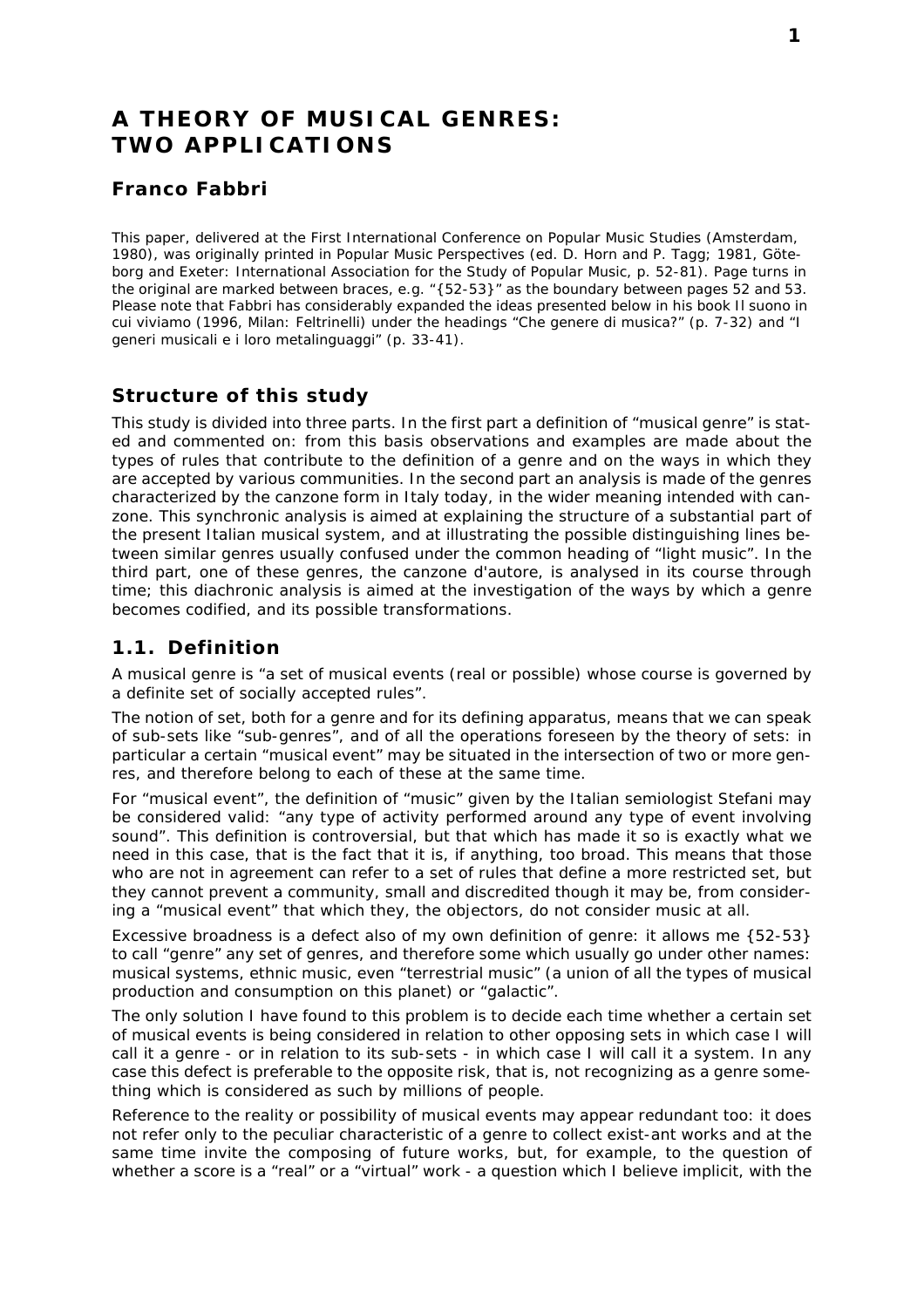answer to it, in the chosen definition of a musical event. This reference, however, should help to avoid any forcing which could derive from a mechanical application of the theory of sets: the empty genre, corresponding to the empty set.

According to the definition, a similar genre would imply that a given community had agreed on a certain set of rules relative to the course of musical events (real or possible), and that these events did not exist: which is not only a paradox from a logical point of view, but mostly from a sociological one (and from many others). The situation nearest to this would be the proclamation of a manifesto, of an aesthetic programme: in this case, of course, the genre is not empty, but at least consists of the possible musical events that can be made according to the rules of that programme. Therefore the empty genre can be reduced to a role of purely topological abstraction in order to guarantee the carrying out of operations with sets, without its "reality" being questioned.

The notion of "course" is also connected with Stefani's definition and with the conception of "activity" contained in it, but this is of secondary importance.

The codified character of generic rules is associated with the regulation of the relation between the levels of expression and of content.

Now, due to the particular aspect assumed in music by every semantic question, and to the nature of performance of this art, and, as a combined consequence of these two factors, due to the importance assumed with regard to this by the context, the circumstances and the relations between the participants in a musical event, it is impossible to try to pick out one point, one moment in which or on which generic rules perform their regulating task. The definition must therefore contain a multifunctional term applicable, according to rules and genres, both to the formal choices of a nineteenth century composer and to the reactions of rock {53-54} concert fans, and in the same way to the acoustics of a jazz club as to the thanksgiving ceremony of a contemporary composer after a first performance: "course" seemed to me an ideal term; the rules will then define the sense in which it has to be intended.

The fact that the set of rules be "definite" seemed to me sufficient to number amongst genres non-written poetics and above all genres based on oral tradition, and necessary in order to avoid an infinite multiplication of variants.

I have not imposed limits on the community whose agreement forms the basis for the definition of a genre: its extension is not a problem (the decision to study Verdi's melodrama or political songs of the 1972 student movement in Milan State University will depend on individual interests) neither is its composition. A genre which amalgamates complicated relations between composers, performers, audience, critics and organizers, each with their own particular rules, may be no more worthy of attention and analysis than a genre based on an arbitrary agreement between twelve journalists and a record producer, who all include in it musical events apparently heterogeneous according to obscure idiosyncratic rules.

A word about the way this social acceptance works, therefore about the principles of codification: this is obviously the heart of the diachronic development of genres, their collocation in systems where the single genres change their function according to the times, and within them the musical events. This aspect will be dealt with further on, and exemplified in the last part of this study. Before this I think that a survey of the various types of rules which combine to form the definition of a genre is necessary.

## **1.2. Types of generic rules**

I must point out that the following list, however hopefully complete, cannot possibly give all the types of rule that can be involved in the definition of a genre. I have not tried to construct categories outside history, but to look for those which seem to be effectively operating to-day: this is not an attempt to resolve the problem of analysis of genres once and for all, but to indicate its complexity. What should emerge from this panorama is the necessity for an interdisciplinary approach, so that every custom, musical or not, amongst those forming a genre, is examined with the most appropriate theoretical tools.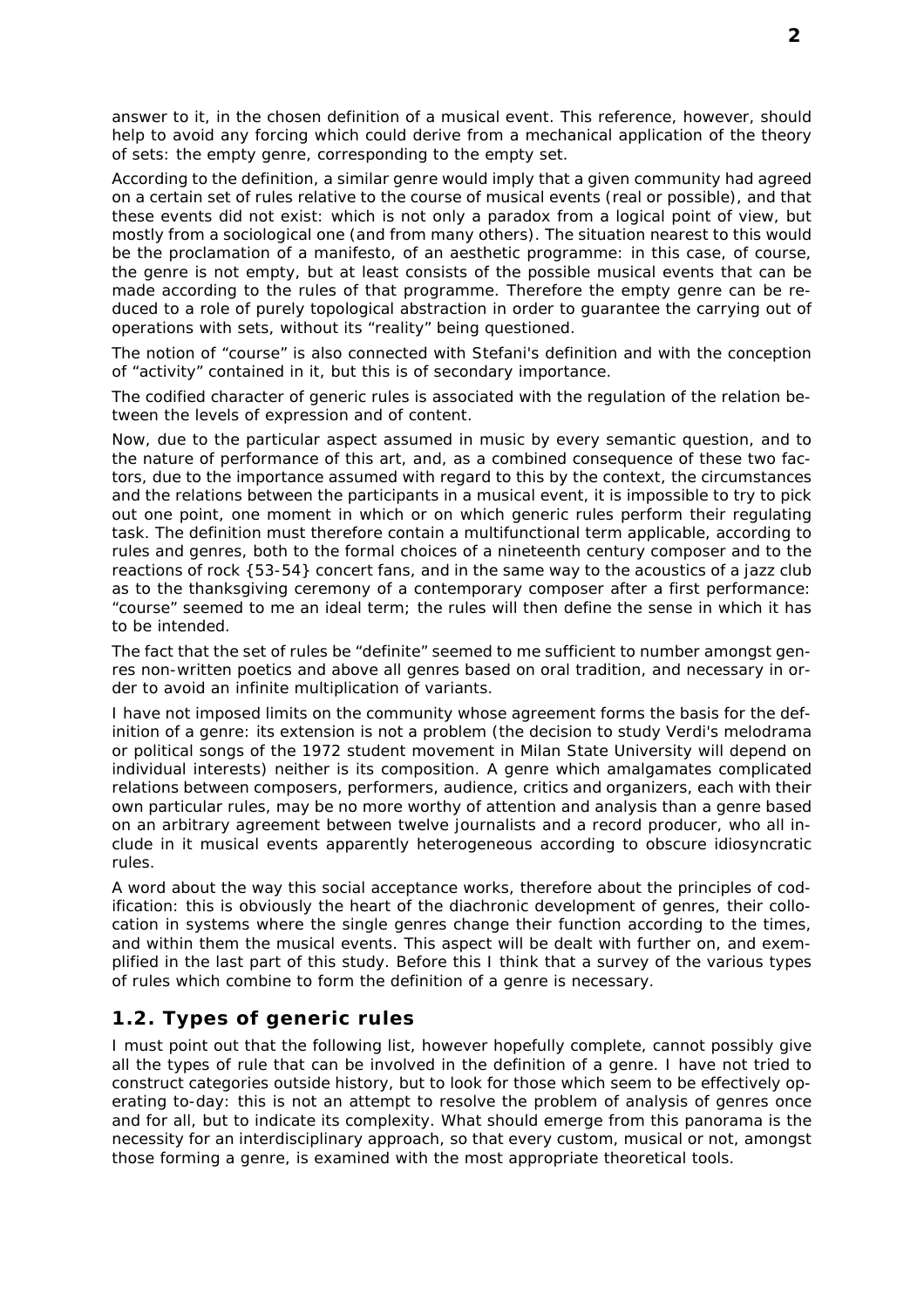This would not prevent a musical system or a part of it from being analysed, once a seemingly relevant group of rules has been found, only in the light of these rules.

A system so examined would appear like a matrix with rows of rules and columns of genres, in which each single element a i j would indicate the value of the rule *i* for the genre *j*. Obviously a similar matrix would only be used to jog the researcher's memory. ${54-55}$ 

No specific hierarchical order is given to the rules presented here. On the other hand, in the description of each single genre some rules are more important, and a few much more important than others, to the point where these others can some-times be considered marginal and ignored. In this case the existence could also be claimed of a sort of "hyper-rule" which establishes this hierarchy; to this hyperrule we can easily attribute the name of "ideology" of that genre. Other cases will involve the difference in the strength of codification.

#### **1.2.1. Formal and technical rules**

The reflections just made on the ideology of a genre and the hierarchy formed by this can be surely applied to the formal and technical rules. In most musicological literature which has tackled the problem of genres, from positivists to very recent examples, the formal and technical rules seem to be the only ones taken into consideration, to the point where genre, style and form become synonymous. With all this scientific confusion one cannot expect common sense to be more precise and in fact these terms are easily interchanged in daily use. It must be said, however, that a record buying adolescent of today has clearer ideas on musical genres than the majority of musicologists who have made such a fuss about them.

Undoubtedly each genre has its typical forms, even if the opposite is not true, i.e. that a form is *not* sufficient to define a genre. It is also well established that styles of genre exist: but the practice of stylistic quotation has become so familiar that no one is willing to accept a style of genre as an identity document any longer.

In any case the formal and technical rules, on a compositional level, play a major role in all musical genres, not only in the so called "cultivated" ones. There are rules which have a written code, in theoretical treatises or teaching manuals, and others, no less important, which are passed on by oral tradition or through model works. This is also valid for those rules which refer to performance techniques, to instrumental characteristics, to a musician's ability. The trumpet player in a classical orchestra and the one in a big band are certainly on the same level from the point of view of sight reading and memory, but from that of embouchure, extension and improvisation they are not in agreement and the interpretation of a rhythmical pattern of dotted quavers and semiquavers will find them in disagreement. The guitarists in a punk group and Andres Segovia have different ideas on the concept of tuning and memory, not to mention all the other aspects. The banality itself of these examples shows how well rooted the rules of genres are in our musical culture. But, to return to the level of compositional structure, one cannot help but notice the number of conventions omitted, the codes governing these aspects of music in such a well-rooted way as to appear banal, but which do show their importance {55-56} when compared to other musical cultures or when they are questioned by historical development, or also, as in this case, when one tries to find their nuances.

This is the case of the choice between "musical sounds" and "noise", of note systems, of the conception of musical time, of the importance to be given to various elements (melodic, harmonic, rhythmic), of the level of complexity that an entire musical system, or a single genre is prepared to admit. There is a common element to these aspects and it is that every instant of an event involving sound contains an enormous quantity of information compared to that which it is humanly possible to manage. The musical codes reduce this quantity showing what is significant and what is not, what is worth relating to other facts and what should be considered background noise (as in the definition of silence). The typical unease of those facing an unknown musical genre or system for the first time consists in the fact that they "don't know what to listen to"; the harm done to new music by bad interpretation can be traced to this root. When facing musical genres characterized by the existence of a text, the formal and technical rules referring to it should also be taken into consideration. The use of syntax, metre, the lexical choices all contribute to the identifica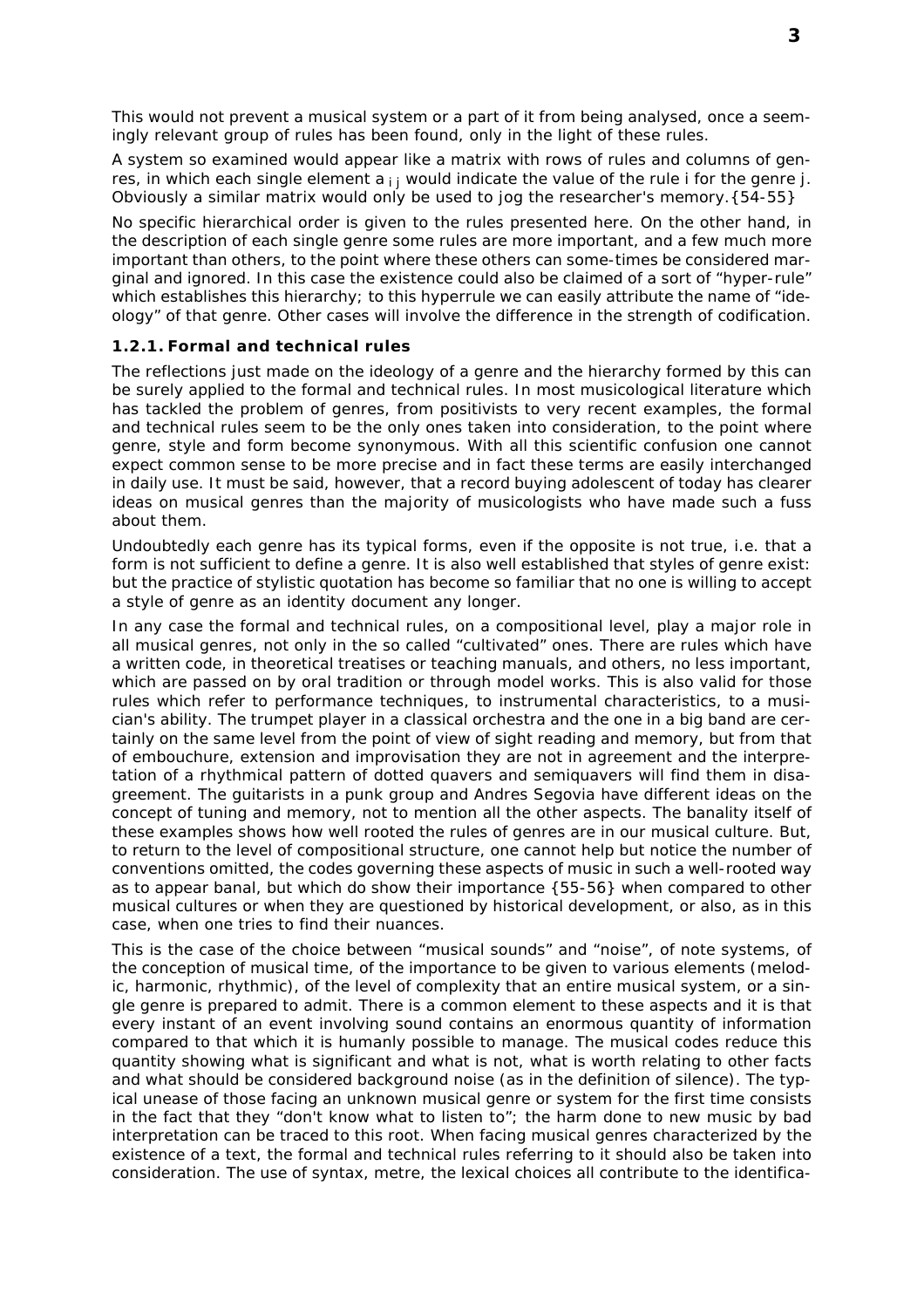tion of a musical genre no less than they individualize the style of a single author. More generally, the conception of the relationship text-music and the formal solutions used to broach the subject, and the subject's ideology itself, vary enormously from genre to genre.

#### **1.2.2. Semiotic rules**

Of course all the rules of genre are semiotic, since they are codes which create a relation between the expression of a musical event and its content. But in the context of rule classification it seemed to me more useful to call by this name those nearer to the traditional fields of research in this subject or some of its branches. Since I have just cited the case of musical genres with a text, it should be added that not only can a musical text be studied from the point of view of narrative strategy, as the object of textual semiotics, and with reference to the value of the possible worlds created by a narrative type of text, but that very circumstantiated rules of genre on this subject exist even if they are not written.

The narrativity itself is in question in some genres both in the text and, in particular, in the music. The fact that in this last field, research on attention control and on rhetorical devices is not yet well developed does not alter the fact that certain differences in the concept of musical development between different eras and genres appear obvious.and well coded.

Then there are those rules referring to the communicative functions pointed out by Roman Jakobson in his linguistic studies: referential, emotional, imperative, phatic, metalinguistic, poetic. Jakobson holds that they are all more or less present {56-57} simultaneously in every message, but that one dominates the others. The rules of genre determine this dominance: a music which is mainly phatic is "background music" (an interesting case where a genre may include works originally intended for other uses). Attention to the aesthetic poetic factor, in different degrees and with different intentions, distinguishes "art" music from the others, as it distinguishes "progressive rock" from "hard rock", the "*chanson d'autore*" from "pop song". The metalinguistic function is as fundamental in defining the "avant-garde" (who make no distinction between "speaking of music" - also in music - and "making music") as is the imperative function which predominates in dance music and the emotive one in film music and advertising jingles.

These are rules of genre, of course: there is a non-written agreement, for example, on the permissible level of emotional excitement which can be induced by contemporary music above which the music becomes "pamper" or neo-romantic".

The semiotic rules do not necessarily refer to the musical text (or the verbal one connected to the music) in a strict sense: the chosen definition of musical event with its wide range invites consideration of parallel codes referring to the context involved. The latter is also a case of prosemic rules which refer to the spacing of the participants in a musical event. Each genre has its own space set out in a particular way, and this would not be worth mentioning if this characteristic did not contribute to the definition of the meaning of a musical event. The relationship between the space, the community occupying it, the intensity of sound and the "synthetic force" of the music, treated by the modern press in reference to big rock festivals, were earlier dealt with by Paul Bekker in his study of symphonies and by Adorno in his essay on the use of music in radio. The distance between musicians and audience, between spectator and spectator, the overall dimensions of the event are often fundamental elements to the definition of a genre, and often guide the participants, in the right or wrong way in determining what they should expect about other rules of genre; often "how you are seated" says more about the music that will be performed than a poster does.

Codes closely parallel to musical ones are, for example, gestural-mimic codes: not only the obvious ones strongly coded by various dance forms, but also those referring to the postures and movements of singers, instrument players, conductors, the listeners and even the critics. Rules regarding dress are also similar in their principal effect which consists of reassurance about the identity of the musical event in act and in the choice of other codes.

But with fashion we are moving from the confines of the usual semiotic field to those of the sciences of behaviour and sociology.{57-58}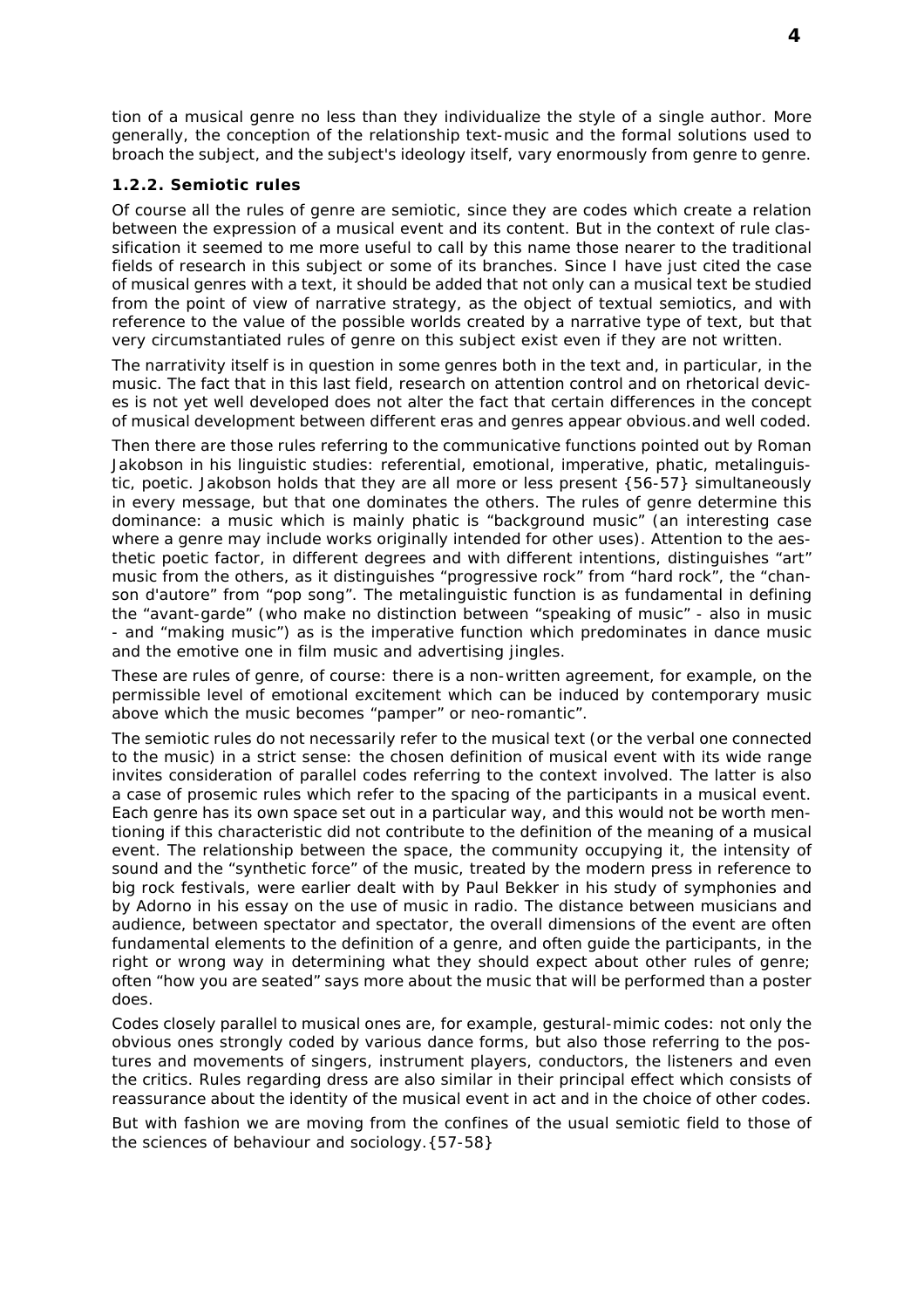#### **1 2.3. Behaviour rules**

Methods of approach to this type of rule vary enormously, from those of the various psychology schools to those of so called "microsociology": but it is beyond doubt that many of the studies of this type made in the musical field have found regularities, even when they were not looking for them, within the same genre. Many of these studies are aimed at the psychology of musicians, in particular concert performers, orchestral musicians or session men, whose reactions when faced with an audience or an unknown score were analyzed. However, the audience also has psychological and behavioural reactions codified from genre to genre. We will see for example how the performer's "sincerity" is valued differently according to genres.

It is well known to those familiar with more than one genre that each genre is characterised by rules of conversation, smaller and larger rituals which more than any other rule help to make an exclusive circle of a genre and to quickly show up any intruder who is not well informed.

#### **1.2.4. Social and ideological rules**

Every genre is defined by a community of varying structure which accepts the rules and whose members participate in various forms during the course of a musical event. Distinguishing between genres according to their social functions, their internal social structure, or their classes, groups or generations that prefer them is not the task of this section of my paper: it is well known that this has been the favoured aim of genre study since the first sociological studies of music were made.

But there are cases in which this sociological information becomes a part of the set of rules for a genre: it is by no means unusual for sociological analysis to be anticipated by the precise awareness, on the part of participants in a musical event, of the social meaning and structure of that in which they are participating. For example, the division of labour typical to a genre is also a rule, and again, the link between a genre and certain age groups or social classes can become a rule, even to the point where single individuals can deny their group or class by the adoption of a certain genre.

Similar things can be said about ideological rules as about social rules. But, bearing in mind what we said about the so called hyper-rules which create hierarchies among the other rules, it seems more interesting to bring ideology back to its original meaning of "false conscience", rather than limit ourselves to the observation of the political or ideological connotations of this or that genre.

In this sense it should be noted that knowledge of the rules of a genre by one of its participants is almost always of an ideological nature, and this, amongst other {58-59} things, has stopped many militant critics (often militant in one genre only) from carrying out a scientific study of musical systems and their genres without prejudice. Ideology can not only give more importance to certain rules compared to others, but can actually conceal some, when these are found to be in contrast with others considered more "noble". However it should be stressed once more that a hierarchy of rules need not necessarily be of an ideological nature, nor need it depend on the codifying force of each rule (I admit that this can be considered a kind of "scientific" ideology).

#### **1.2.5. Economical and juridical rules**

Amongst the rules of genre, these however readily available for critical analysis, are those most often subject to ideological concealment. One does not expect a musician or a listener of a given genre to let us know the economical and juridical background that guarantee the survival and prosperity of that genre; one does expect this from an avid critic of that genre. This is a very representative example of the difference between ideological hierarchies and hierarchies formed due to the force of codification: these rules, the strength and importance of which has actually been transformed into state laws, can be concealed behind the artist's independence or "the anger of a generation".

Naturally the opposite can also happen: this is the case of certain pseudo-sociological or pseudo-political studies in which the importance of the economical structure is blown up out of proportion and the other elements are declared accessory, not on the basis of a sci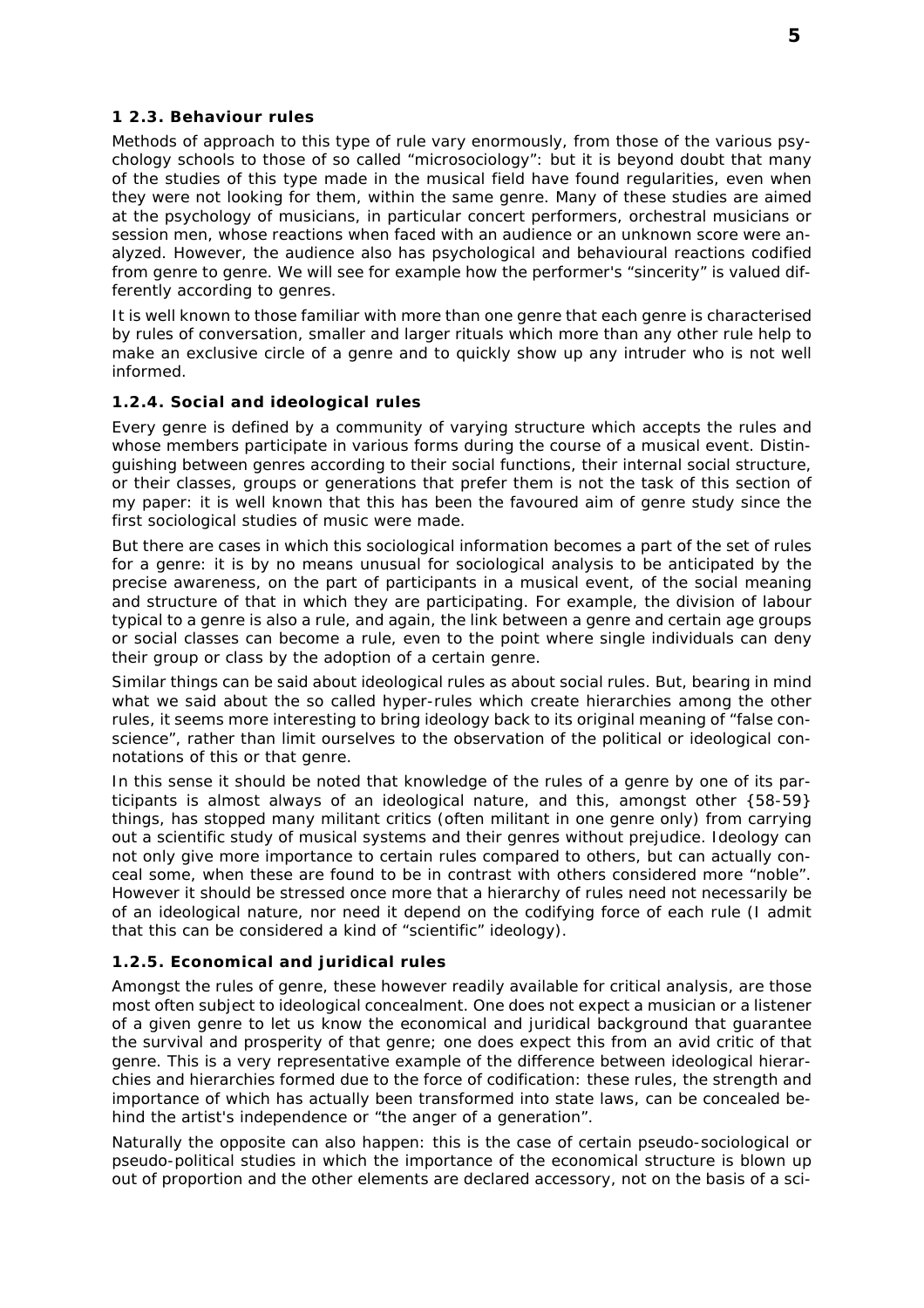entific analysis but merely so that they cannot influence the conclusions already drawn.

## **1.3. The musical community**

A musical event can involve variously structured communities. Thanks to the type of definition we have accepted here for genre and musical event, the community involved does not necessarily coincide with that physically present at the moment in which the sounds may be heard. This may be banal, but it indicates clearly that a study of genres cannot coincide with a sociology of musical consumption (with which the press often confuses it) even if this can be included. Proof of this can be seen in the fact that a genre, in order to be called such, does not necessarily have to have what is normally meant by the term "audience". This last statement is to the point. The structure of a musical community is typical of a genre, to the point where it often becomes part of its range of rules (as we have seen in 1.2.4., above). But we must keep in mind the historicity of the categories through which we can analyse this structure and, more importantly, of those which become part of the rules of genre. {59-60}

Common notions of composer, player, manager, listener, critic and so on are too obviously connected with a definite period and culture: we can use these to study various phenomena taking place outside that area, but only for convenience, specifying the conditions in which they are used. It is not necessary to delve too far back, finding references in ancient history or ethnomusicology, in order to give examples of the inadequacy of the categories just mentioned. It is enough to see how many distinctions are needed in order to use the same category of performer or player for Arthur Rubinstein and for Keith Emerson, or for the two trumpet players mentioned earlier (see. 1.2.1.). The best solution to this problem seems to me to be always to refer as precisely as possible to the role played by each single participant in a musical event, even if this makes for some excessive pedantry.

Apart from the functions attached to the various tasks within a genre, there are the characteristic functions of the different genres that form a musical system. With what purpose do musical communities form? Are there connections of any kind between these communities and the others into which society is divided for other purposes or on the basis of other analytical criteria? It seems obvious to me that the sociology of music cannot answer these "classical" questions if it does not take into consideration all the components which go to form the definition of a genre, refusing the contrast between the instruments of analysis based on research and those of an hermeneutic nature. I believe that one must recognize the validity of different approaches in various fields of research. It is a well-known fact that big differences in social functions and in the participation of various social classes and strata can be found even between genres that the first sociological studies would have lumped together under a single heading. The contribution offered by the various methods of analysis to these results is indistinguishable.

The thing that has caused most damage to sociological studies is that kind of sociologism which attributes the same awareness to the object of analysis as to that of the analyst. According to this point of view, classes, groups and generations would always be conscious of their precise role in musical reality, an awareness one would hardly attribute to them in other fields. However, this is a risk in this study too, not least in the notion of musical community on which it is based. In what way are the rules of genre codified? How aware is the musical community of this codification? Is this awareness on the same level for all the members of the community? Let us clear up these questions straight away.

#### **1.3.1. The conditions of codification**

A new genre is not born in an empty space but in a musical system that is already structured. Therefore a considerable part of the rules that define it are common to other genres already existing within the system, those that individualize the new genre being relatively few. In this context it is understandable that the characteristic group of rules is formed through the codification of those which in the beginning are only transgressions to the rules of other genres.

The nature of these transgressions can be extremely varied according to the rules in question and, consequently according to their intentionality: they go from the application of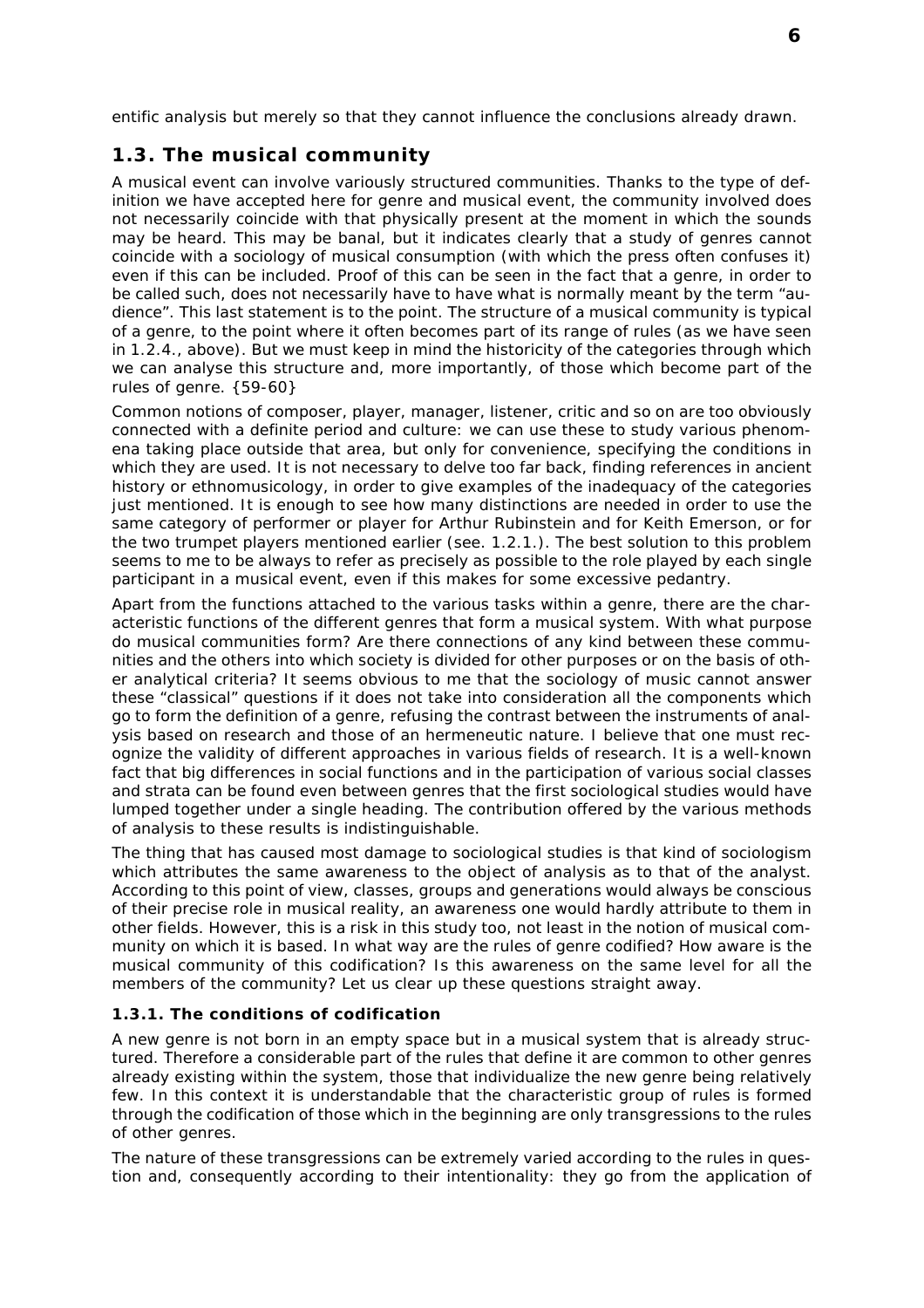new techniques, made possible by technological development, to the proclamation of an aesthetic programme (that is the transgression containing its codification) passing through numerous intermediary points.

The important thing is that, almost always following the success of a single musical event, these innovations are used as a model and become a rule. But one must not fall into the trap of thinking that the codification of a genre consists simply in the confirmation of a success. According to this interpretation transgressions to unbreakable rules are made first and the result then put in a sort of black box - how it works no-one knows - and if this box indicates "success" then the transgressions are codified.

A more reliable example is that some rules of genre begin to be considered outdated by some members of the musical community in spite of the fact that they are still respected. Thus an expectation is created which represents, albeit still in a vague way, the new rules. "Success" is only the codification of these rules, through the example that has been given and by the community that decrees it. As the cliché says, then, success - which has nothing to do with aesthetic value - consists in the answer to expectations. Sometimes these expectations coincide with rules already codified, at others with the desire for new codifications. That which is mysterious, or better still, that which is worth studying, is not success but its opposite: the reason why musical events with all the characteristics for working well (satisfying the rules of genre) meet only with failure. In other words why do rules deteriorate?

#### **1.3.2. Awareness of codification**

Analytical competence in a code is not essential to its use: we all learn to speak before we are taught the rules of syntax, grammar, rhetoric and semantics. The same can obviously be said for the code of a genre. In the case of codes like the linguistic one, experience tells us that analytical competence is an improvement, a way of penetrating further the infinite variety of messages possible in that code. But the same cannot be said of all the rules of genre. There are musical codes which, even more than linguistic ones, offer such a variety of combinations that the life of a man is not sufficient to achieve their complete analytical comprehension. But there are other codes which have extremely limited possibilities of combination, to the point where not only analytical competence, but even the knowledge of all the {61-62} possible messages is easily acquired in a relatively short time. There appears to be a threshold dividing "rich" codes from "poor" ones. On one side of this threshold, analytical competence, to quote a much used term, allows the reduction of excessive information and therefore increases the interest in the messages; on the other side analytical competence makes all messages predictable and therefore of little interest.

The deterioration of rules of genre can be interpreted as being tied up with the analytical comprehension of "poor" codes. As soon as a large part of the musical community can foresee more or less that which, until a short time before, was the object of directional (orientated) but not analytical expectation, the musical event which fulfils that expectation loses interest and something is required to contradict it.

A fact which can be linked with this interpretation is the following: the more a genre is founded on a group of complex rules, the more "rich" codes it will contain and the longer its rules will last. The opposite is then valid for those genres or systems consisting mainly of "poor" codes: the change of rules is much more noticeable.

However, this fact, though familiar to all observers of changes in musical fashion in the capitalist West, is not generalized to other cultures or historical periods. The phenomenon is comprehensible when we consider that what we have defined as success, or better still the opposition interest/disinterest, is a cultural unity which forms part of the motivation of musical activity in some communities but not in others; i.e. those for which the communicative aspect is of supreme importance, not those for which music is a ritual (for example). This is a demonstration of the fact that some rules of genre (for this is what they are) condition not only the use of other rules but also their process of codification and the influence of analyticAl competence on this. The level of interdependence between all these factors is increased by the fact that the level of competence of genre rules is not always the same at the same time for all the members of a musical community.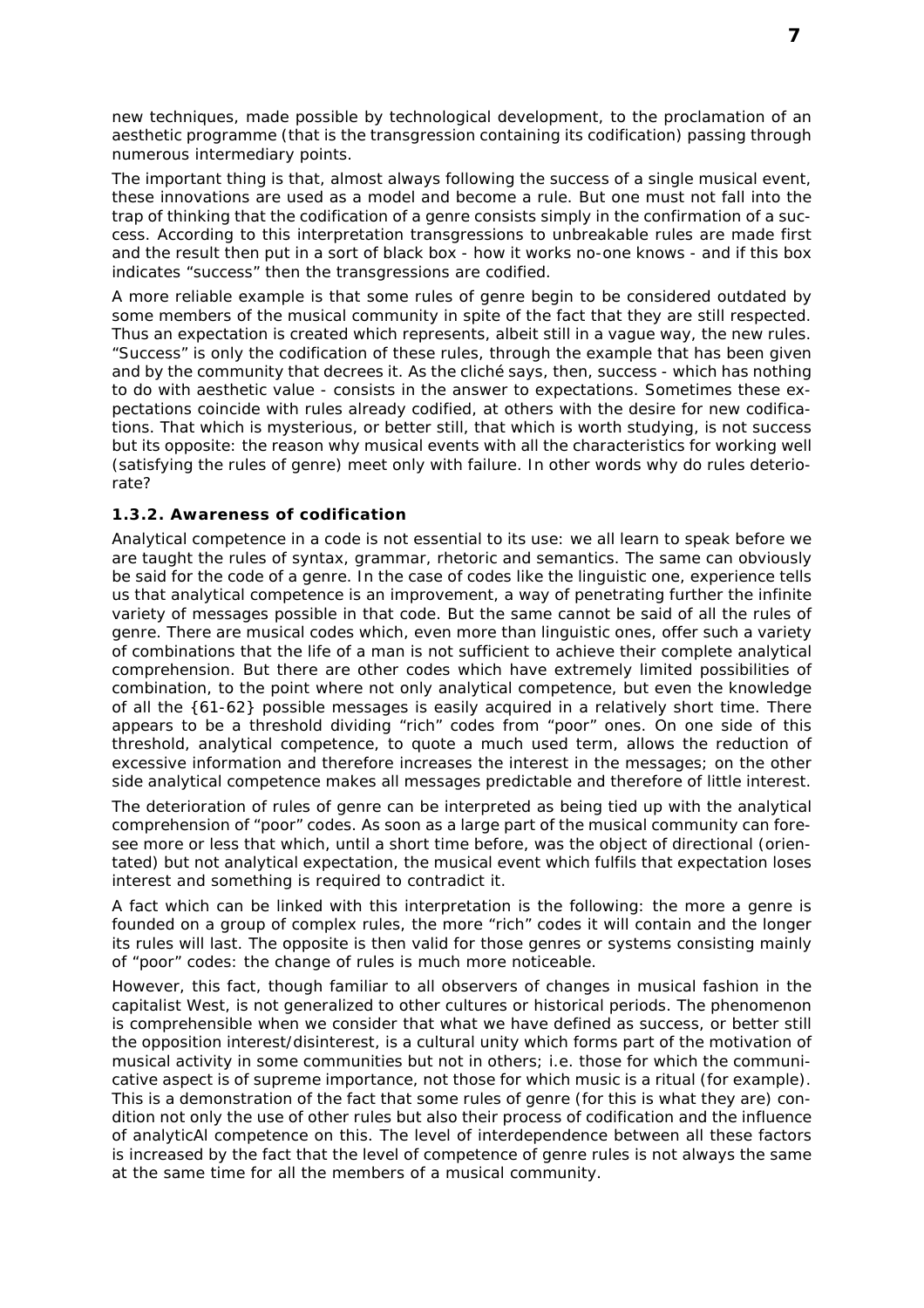#### **1.3.3. The various competences**

As has been seen since the famous analysis by Adorno, codal competence varies not only from one genre to another, but also within one single component - the audience - of a given genre. It is obvious that competence varies for components such as composers, players, critics, organizers and so on. The problem is how to fit together these differences in the light of what has been said up to now.

The most obvious point is that the ideology of genre is the feature which varies most from one component to another. There will therefore be rules considered more important by one component and less so by another. But the reference to {62-63} ideology cannot be separated from the opposition between "use competence" and "analytical competence". In other words, use competence can assume an ideological character when the code to which it refers is denied as such (as a convention) and is presented as a "natural" fact. On the other hand it seems plausible that the opposition existing between use competence and analytical competence among various components of the musical community can be traced to the individual function of these components also from a non4deological point of view. The main consequence of this difference is the possibility of an aberrant decoding, that is the use of different codes from those of the emitter. Rather than a scientific misadventure, this seems to be among the principal causes of historical movement and of the richness of musical life.

Let us suppose that a new musical event is brought to the public attention. One part of the musical community, let's say the critics, can, thanks to their analytical competence of codes, consider it an admissible variant of a genre already known. But another part, let's say the audience, can consider a particular combination of rules to which the event conforms so unusually as to be significantly against the well-established ideology, so that the creation of a new genre is considered necessary. On the other hand, the critics may not recognize, because of ideological deformation, the regular elements which link a new event to a genre already in existence. If we extend these examples to all the possible relationships within a musical community, we see that the life of genres has little or nothing in common with a Teutonic respect for rules and regulations, but rather that it is fuelled by relationships between various laws, by transgressions against them and above all by ambiguities.

# **2. The system of "***canzone***" in Italy today**

The use of the term *canzone* implies the definition of a set of rules. To do this however we do not need to quote all the rules one by one. The theory of sets permits some operations which abbreviate this otherwise lengthy process, on the condition that we take as already defined some particular sets. This is what normally happens for any cultural unity, in order to avoid infinite regression. The following definition exemplifies this possibility.

### **2.1. The "***canzone***"**

A *canzone* is a musical event of short duration (an average of 3-4 minutes) with lyrics. The system of *canzone* accepts sound selection, notational and structural conventions of the system of European written tradition, including those variations which are derived from contamination with Afro-American, Latin-American and European folk music. Within this system, the principal characteristics of which we {63-64} will take as read, the *canzone* can be considered a short strophic composition (intending this term in the wider sense of a repetition of similar parts) consisting of a melody which is highly influenced by the rhythmic scansion of the spoken language, usually accompanied. The melodic, harmonic, rhythmic and timbric character of the *canzone* can vary freely within the described system (with differences from genre to genre) but with the exclusion of polyphony and of the techniques of the so called New Music of the post war period. Formal and technical rules alone are not sufficient to isolate the sub-system of *canzone*. It is obvious that what has been said up to now can also be applied to some forms and genres of cultivated music within the considered musical system which no-one would dream of listing as *canzoni*, whilst at the same time recognizing the historical and cultural relationship that exists, for example, between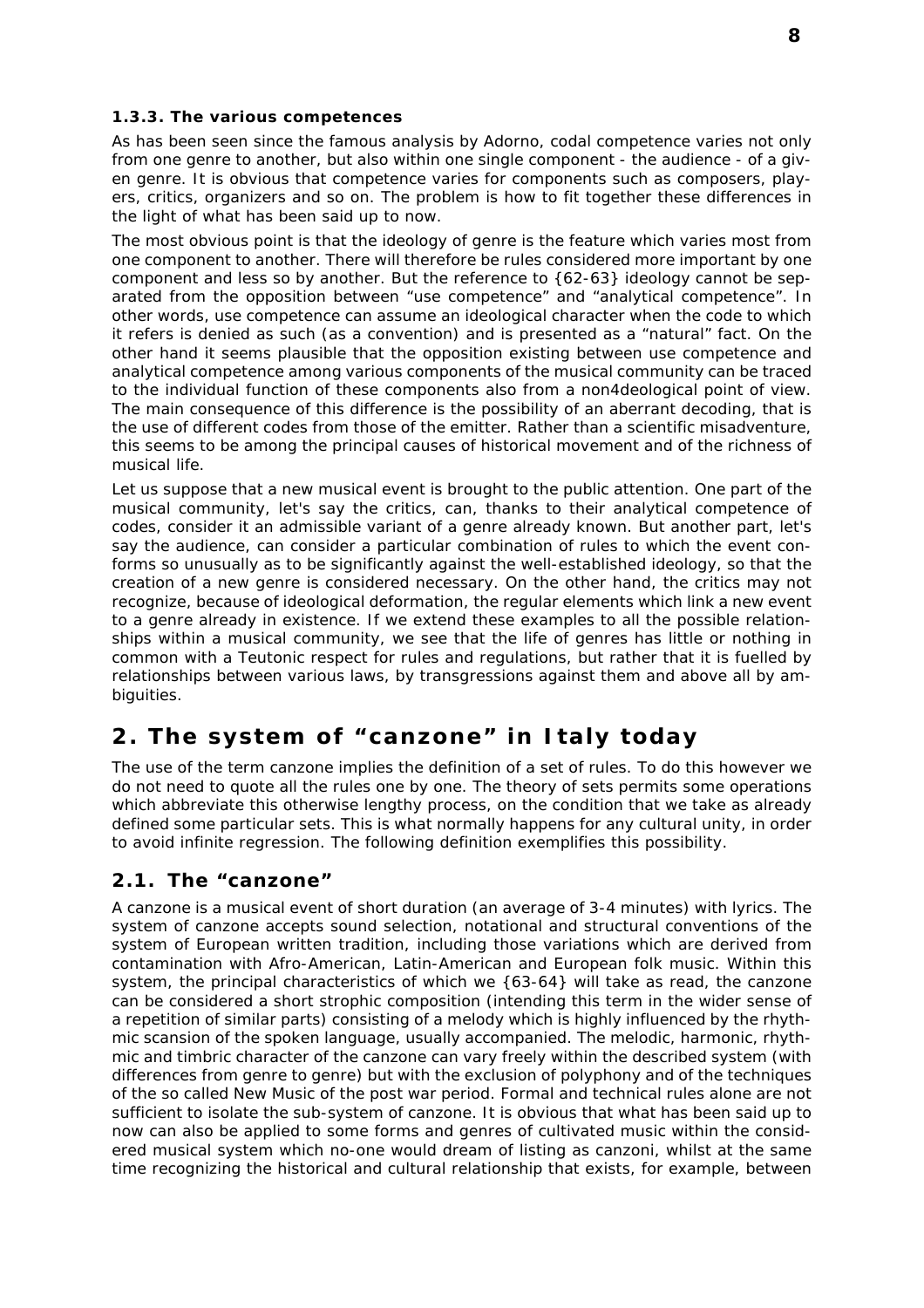*canzone* and aria, *romanza* and Lied. The purpose of this study is not that of listing all the rules on the basis of which cultivated musical system may be distinguished from that of popular, light or mass music (a distinction which can be taken as read, here, or as the object of specific research). I believe we can accept a definition which limits the set of formal and technical rules mentioned to the sphere of popular music. The operation is scientifically correct and this is the important point here: as we have seen it is not necessary to give a complete list of the *canzone* sub-system rules, but to show 1) that a definition of *canzone* using the theoretic terms seen up to now is possible and 2) that some caution is necessary. Proof of this last point can be seen in the fact that whilst in Italian the term *canzone*, apart from vocal or instrumental forms of the Renaissance period, is without doubt limited to the area of popular music, the same cannot be said of its equivalent in other languages. The fact that Lied is not translatable as *canzone* without a series of explanations, proves that Italians and Germans wishing to discuss "songs" must work from a reasonably pedantic definition such as the one given. However, I think that the English word song can be used from now on whenever it is intended in a formal sense, using the Italian *canzone* when referring to the system or to the genre *canzone* d'autore only.

### **2.2. The genres of "***canzone***"**

The following principal genres based on the form *canzone* (song) are present in the Italian musical system today: the traditional song, the pop song, the "sophisticated" song, the *canzone d'autore*, the political song, the rock song, the children's song.

This does not exclude the existence of other genres, which are however considered subgenres of those listed. The case of musical events which are attributed to more than one genre at the same time is also frequent: *canzone d'autore* and rock song, *canzone d'autore* and political song, and so on. {64-65}

The differences between one genre and another will be analysed here with reference to the types of generic rules listed in the first part of this study.

#### **2.2.1. Formal and technical rules**

From the point of view of the overall formal structure, only traditional song obeys a rule which governs the use of a particular form derived from the romanza. The other genres have no specific forms. However, form is influenced by technical rules which touch on other structural rules, and which are linked to semiotic rules: these are rules pertaining to the level of structural complexity of the single genres. They range from maximum simplicity recognizable from the number and regularity with which the single elements are repeated - for the pop song or children's song, to maximum complexity for the sophisticated song. One must bear in mind, however, that the same criteria are not always valid for the lyrics: in this case the *canzone d'autore* is at the highest level of complexity, with regard to richness of vocabulary, rhetoric and syntax. Both in the music and in the lyrics the different levels of complexity are expressed in the syntax, intended in the wider sense of relationship between parts. Pop, rock and children's songs are paratactic, traditional and sophisticated songs are syntactic, whilst the political song and the *canzone d'autore* are syntactic with regard to the lyrics but not necessarily to the music.

From the melodic and harmonic point of view, the model for traditional song is Puccini, whilst all the stylistic variations which emerged after the fifties can be excluded. In this sense the traditional song, if only from a musical point of view, is conservative and nationalistic. On the other hand the sophisticated song is cosmopolitan and adopts as its own the most fashionable musical styles even if they belong to other genres, as does the pop song. Compared to the pop song, however, the sophisticated song is decidedly richer, especially from a harmonic point of view. The children's song and the rock song in their choice of musical materials respect their international rules of genre: in the first case using the elementary tonal functions with melodies based on arpeggios and fragments of the major scale, and in the second using blocks of chords together with modal melodies with a clear blues influence. It must be said that these formal rules referring to the rock song, vague in themselves, are also weak when compared to the fairly rigid rules of the traditional song. In other words the rock genre can use songs which respect the formal pattern of traditional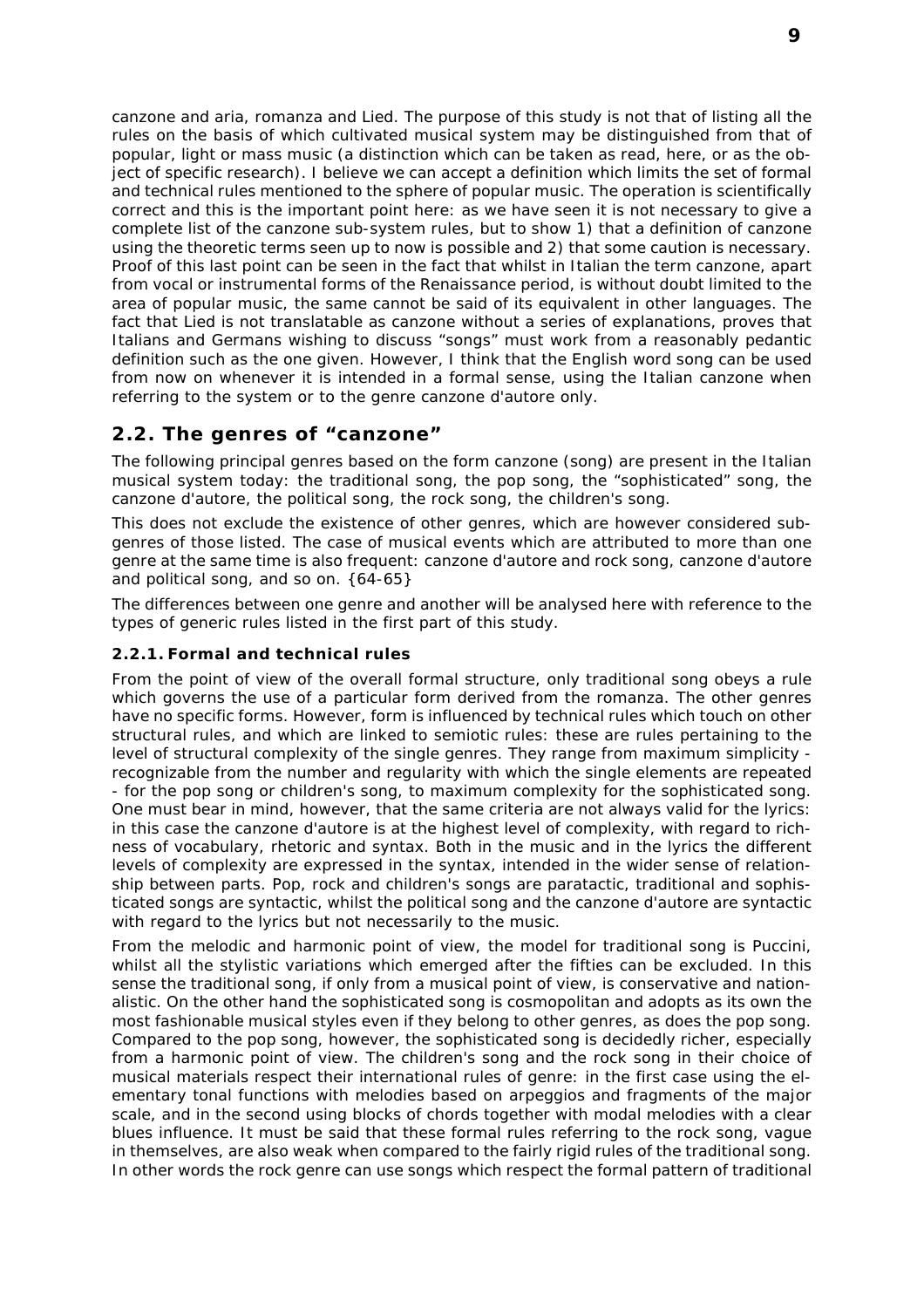song but not vice versa. The same formal tolerance under the melodic-harmonic profile applies to the *canzone d'autore* and to the political song. In both these cases we can speak today of a preference for chord blocks and melodies derived from various European folk traditions as well as from American country blues.

From a rhythmic point of view the widest variety of tempos and meters is found in the sophisticated song and in the traditional song: this last saves itself from the {64-66} abundant syncopation to be found in the sophisticated song, which is influenced more than any other by jazz. The tendency to respect the strong accents in a bar is at its highest in the children's song, whilst the pop song and the rock song are those where the rhythmic pulse must always be in evidence. The *canzone d'autore* is fairly open on this point, whilst the political song usually has a clear and definite rhythm.

Strictly connected with these rhythmic conventions, - moving on to orchestration - we can see that pop, rock and children's song base their rhythmic scansion on drums (and so does sophisticated song but with a more varied distribution of accents). Political song tends to do without, accepting folk percussion instruments instead (exceptions to this rule are very recent). The *canzone d'autore* oscillates between the rules of other genres, whilst the traditional song tends to accept drums only when drowned by violins.

It is almost impossible to think of the traditional song without a kind of symphony orchestra. Up to the moment of its transformation in an exhibition of songs. of various genres promoted by the record industry, the Festival of San Remo was a cult centre for traditional song, and it had an orchestra containing string quintet, woodwind, brass and a modern rhythm section. Songs were also repeated by a small nightclub group in order to demonstrate their adaptability to small groups, but on the record released the big orchestra was always present. The sophisticated song also has a rich instrumental section, even a luxurious one. The "musical" concept they try to put across is that no expense has been spared in the arrangement. Pop song has no specific rules, if not that it refuses an excessive poverty in the same way as excessive virtuosity, which would be acceptable in rock song. Rock song has a characteristic, "international" timbre, so does the children's song. The *canzone d'autore* today basically accepts the instrumental set 'up of rock (drums, bass, electric guitar, keyboards) plus acoustic guitar, which is the favourite instrument of most of today's *cantautori*. In political song acoustic guitar is still dominant, occasionally accompanied by folk instruments. Electrification is still considered a violation (no less than for Dylan at Newport).'

The technical capacity of instrumentalists is connected to instrumental groups: for string, woodwind and French horn sections, both for traditional and sophisticated songs, elements, both current and obsolete, from symphonic orchestras are used. The other brass players, saxes and rhythm sections use jazz origins or draw on the idiom of dance orchestras. In pop, children's, rock songs and *canzone d'autore* autodidacts predominate. In common with most countries where the musical industry is highly developed, the recording of discs which themselves influence live performance, is in the hands of a restricted group of session men, who are proud of their ability to perform in various genres. Technical competence is therefore standardized. {66-67} It is obvious that, when left to play what they like, these musicians tend towards that which is almost everywhere known as "fusion" music. For the many unwritten parts the producer, whose job is to organize the respect or violation of the rules of genre, communicates with session men using examples of genre, such as: "This is a pop song: don't play that kind of Jaco Pastorius bass".

The amateur status of the political song separates the technical skills of its players from those of session men, and also from the session men's fetishism for big name instruments; a *cantautore* (not his accompaniers) can be a fairly poor player of his instrument.

Composers of traditional or sophisticated songs generally work using a piano, the others more often a guitar; for other genres piano is not excluded, except in the p0litical song where the composer is often the performer as well - for obvious historical problems of availability. In each of these cases the instruments connote the degree of knowledge of the techniques of classical composition.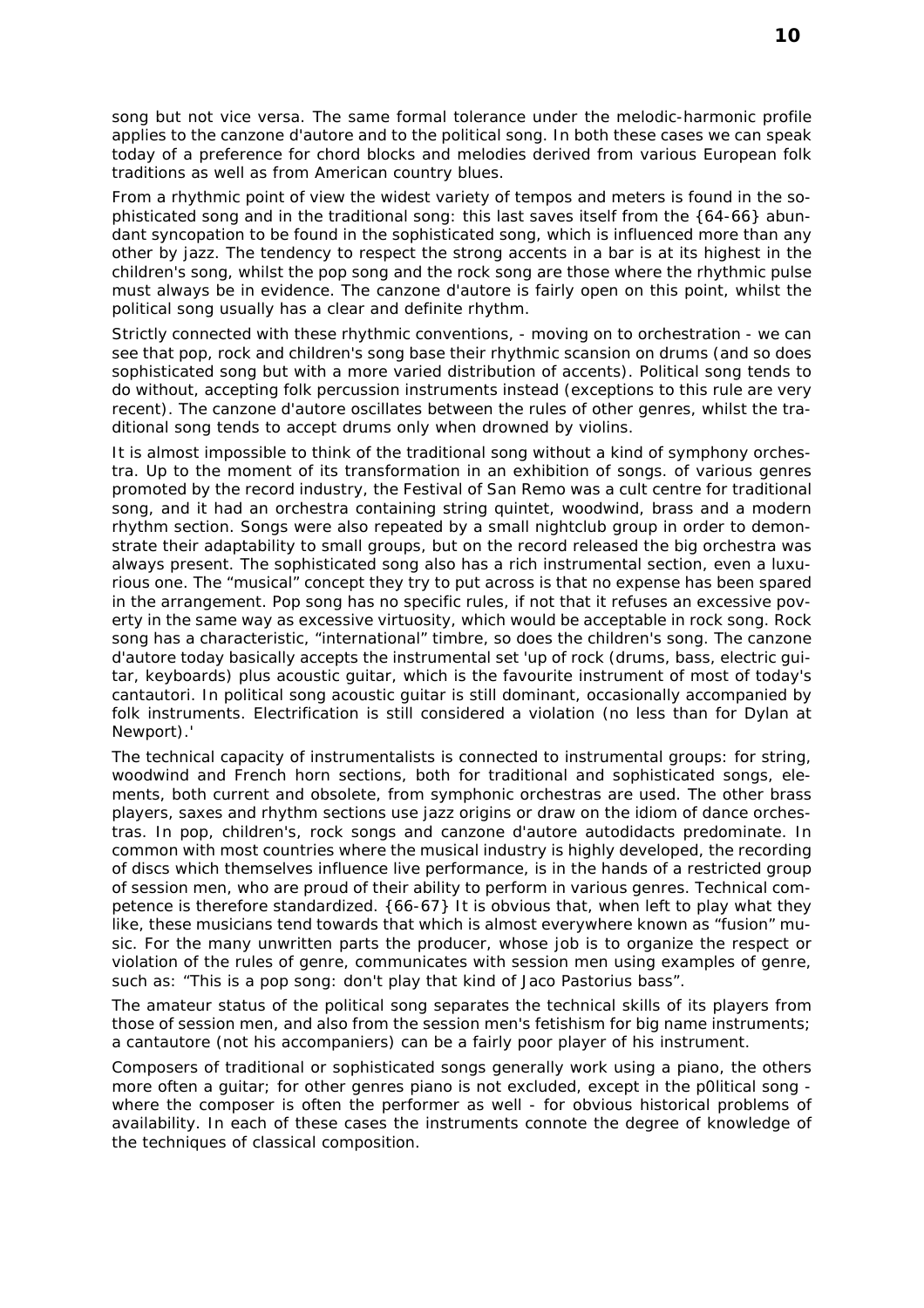Noticeable differences can be seen from a vocal point of view. In traditional song the requirements of intonation, extension and voice power are close to those for operetta, especially for male voices; whilst sophisticated song adds the need for competence in the techniques of emission deriving from jazz and of a typically feminine nature. The good male singer is a tenor and sings traditional songs, the good female singer is a star of musicals (a genre that, however, does not exist in Italy) and sings sophisticated songs.

Children's songs are sung by children, or by singers of various genres who imitate the voice most adults consider should be used when speaking to children.

Pop song does not require particular vocal gifts, whilst rock song requires a notable extension towards high notes, and phonetically a highly accentuated vocal mask. In political song ideological attention is given to the modes of traditional folk singing, but practice tends towards an operatic model, whilst accepting a popular type of deformation of the model.

In the *canzone d'autore*, things that might be considered as mistakes of intonation, emission and bad pronunciation in other genres are accepted as characteristics of individual personality, which is of primary importance in this genre.

At the conclusion of this paragraph we come to the rules governing lyrics: we can see that the tendency of the *canzone d'autore* towards individual characterization can be seen above all in the vocabulary, which is richer. and more open to literary suggestions. Among other genres, a rich lexicon can also be found in sophisticated and political song, where the influence of the written language is also evident, but, obviously, pertaining to other types of literature (literary genres).

Certain expedients connoting a lower, old fashioned, form of poetry, like putting the adjective before the noun (which is admitted in Italian, but not frequent), {67-68} or apocope to obtain words accented on the last syllable (*amor* instead of *amore*) are, however, more typical of the traditional song, and in the *canzone d'autore* constitute only individual variants. The poetical character of the *canzone d'autore* is more commonly based on preference for metaphors, whilst it cannot be said that the verse undergoes a treatment different from other genres. A big problem for all genres of Italian *canzone* is that of words accented on the last syllable, especially where the English and American musical influence is strongly felt. The ideology of the rock song genre for example is that the Italian language is not suitable for this music, and that it is sung in Italian only for questionable commercial reasons. Italian rock singers are all trying to persuade their record producers to let them conquer the world market by singing in English. Many rock and pop song composers and also perhaps a few *cantautori* compose their melodies singing in a false English which they then translate into Italian. This results in a vast amount of words accented on the last syllable, and since these are very limited in number in Italian repetition and impoverishment of vocabulary are automatic.

#### **2.2.2. Semiotic rules**

Textual strategies vary from genre to genre. Political songs must show without doubt that the world they speak of is the real world, as it is today or as it was during a particular moment in history. Traditional, pop, rock and sophisticated songs show a possible world which is an elementary variant of the real one, a scene in which the listener can take the place of the song's protagonist. Generational and sociological connotations can vary in these genres, but not the identification mechanism. This is also valid for children's song, where the possible world coincides more obviously with the infantile imagination, which cannot be denied to contain a reality comparable to the real world of an adult.

The case of the *canzone d'autore* is different: the listener must always remember that the song's protagonist is another person, and, if there is identification, it is directly with the singer, not with the protagonist of each song. The *cantautore* is a poet with whom the listener relates: this will be shown later to be a fairly recent rule.

To this we can connect the aesthetic and metalinguistic functions which predominate the *canzone d'autore*. Traditional and sophisticated songs are also objects of aesthetic attention, but the principal communicative function is the emotional one, as in pop, children's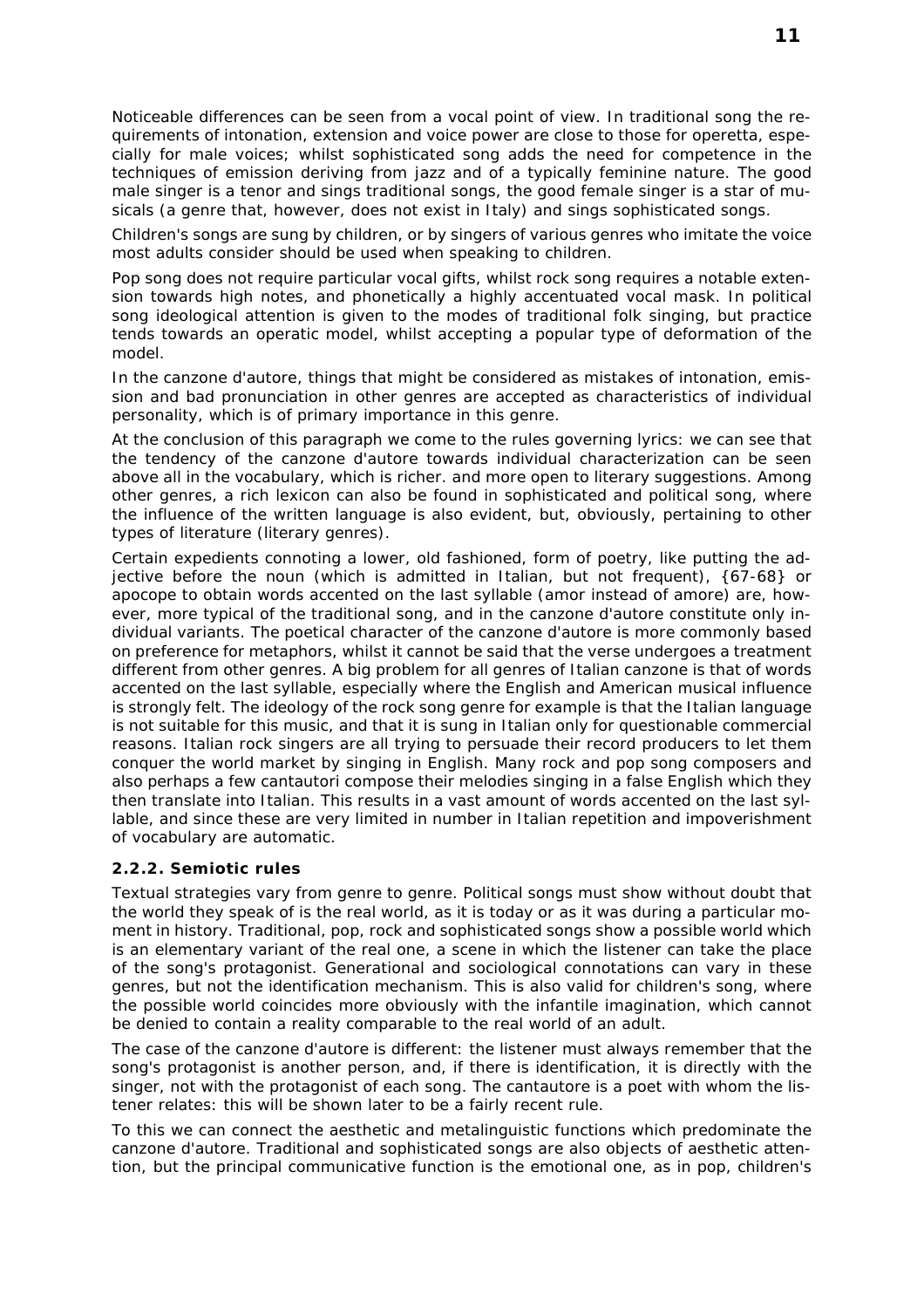and rock songs. In rock there is a big imperative component, whilst political song often has a referential and emotional function, and is exempt by rule from aesthetic judgement.

Since a song is a complex system of signs, the various communicative functions are sustained in various degrees by the component signs. In the musical event {68-69} consisting of one song only, aesthetic attention is concentrated mainly on lyrics in the case of *canzone d'autore*, on the vocal interpretation of a traditional song and on music in a sophisticated song (with other contributing elements, of course). Obviously one can say that any one song is "beautiful", but what I have been trying to underline is that in some genres a particular auto-reflexivity is essential before a certain song can become a part of that genre.

The iconographic codes of record sleeves and photos of singers are also adapted to the aforementioned communicative functions.

Prosemic codes are closely bound to the spatial structure of the places in which musical events of various genres are performed. But that these are codes of space and not simple derivations of the economy of a genre can be seen by noting that certain typical distances are observed even in places not usually associated with that genre. So a typical theatrical set up with audience in seats will be seen in a traditional or sophisticated song concert even when held in the open air, whilst the fact that the audience stands or sits on the ground marks a conventional limit between a performance of political songs and one of *canzone d'autore*, thus demonstrating that these codes are not only linked to the average age of the audience.

Children's songs exist exclusively on records or in television, whilst a rock concert tends to offer a spatial relationship between musicians and audience of a dictatorial nature.

An interesting aspect of prosemic rules in Italian *canzone* is the fact that there are very few places suitable for holding musical shows in Italy, so that the various genres are often performed in the same places. This does not stop violation of the rules from being noticed: this shows that a rule of genre is not established as a statistical fact but through the opposition to other rules and the relationship with the whole system.

For example, the opinion shared by the *canzone d'autore* community is that the best place to hold a recital is in a theatre with low acoustic resonance, in which the audience can be near the stage, dominating it from above rather than being dominated, and without the audience being too spread out. Such a theatre probably does not exist in Italy.

One of the reasons why some *cantautori* have started using a form of concert similar to a rock concert in recent years can be traced to the lack of suitable facilities. You cannot entertain your audience between one song and the next or count on the fact that everyone will see your expression of suffering when you are reduced to the size of a pin' in the middle of a stadium. It can be seen from this how the spatial codes are connected to gestural, mimic and facial codes. Due to the lack of detailed study on this subject, for which the numerous photographs existing should provide abundant material, this subject will be dealt with in the next section, dedicated to codes of behaviour. {69-70}

#### **2.2.3. Behaviour rules**

The instrument that reveals these codes in detail is the television camera, thanks to its capacity for entering the sphere of "private distance" of a singer.

Traditional and sophisticated singers are in their element on television; their gestures are no different to those of the presenters (whom they often replace). The pop singer is in his element too, but tends to overdo the smiles and raised eyebrows which reveal his underlying anxiety to please.

The rock singer and the *cantautore* are uncomfortable on television: the former because television is too bourgeois, and is too small for his exaggerated gestures, and the second because it is too stupid; anyway the *cantautore* must always give the impression of being uncomfortable in front of his audience, because privacy is his "true" dimension. In either case nervous tics are acceptable. The singer for children has no specific image: in some cases he is a *cantautore* who decides to write children's songs, but in most cases he is an anonymous singer who records the theme song of an afternoon television programme; but who does not appear in public, not even on television. The political singer hardly ever ap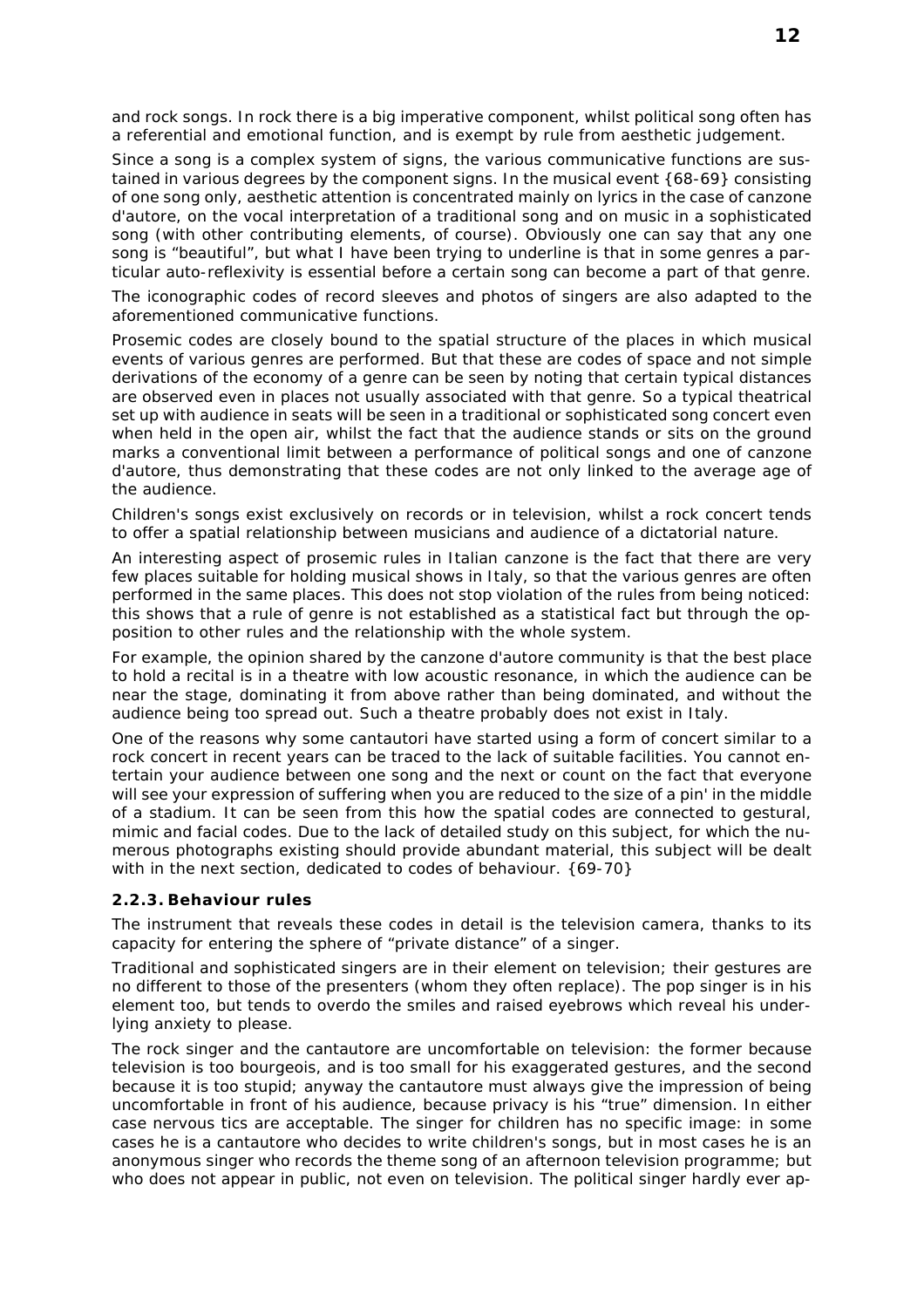pears on television, and the gestures associated with him are those of the participant in a political meeting, though he is also permitted a degree of the "privacy" of the *cantautore*.

Rules of conversation and codified etiquette exist for every song genre. For example, there are those regulating the behaviour of interviewer and interviewee, those which say what should happen to a singer after a concert, those referring to the behaviour of the audience and those referring to the relationships between critics and organizers when they meet.

Coverage of all these would take more space than the whole of this study put together: therefore I shall limit myself to the more obvious cases of violation. The semiologist Umberto Eco has said that the difference between comedy and tragedy is in the fact that, whilst both are cases of violation of rules of behaviour, in a tragedy the broken rule is mentioned frequently, while in a comedy it is never mentioned, thus taking it for granted that everybody knows (except of course the one at whom the laughter is aimed). This, according to Eco, is the reason why Greek tragedies still have an effect on us, whilst for the most part the comicality of comedies (that which is not dependent on rules which have survived the centuries) is lost. If this theory is valid, then laughter is a sign of transgression from a rule known by the person laughing, and therefore of the rule itself.

In Italy, for example, people laugh if, during a *cantautore*'s press conference, someone asks him if he is going to get married, a perfectly normal question for traditional or sophisticated singers (even if with different meaning from one to the other), and absolutely prohibited for a rock singer (even if the Italian rock singer is not as aggressive as his Anglo-American models, and behaves like a "good boy" in {70-71} front of the journalists, just like a pop singer, or is accessible, ironic and moderately intellectual, like a *cantautore*).

An example of how rules of behaviour are linked with the ideology of a genre, and with other rules, comes from the *canzone d'autore*. In reaction to a period during which the *canzone d'autore* was the object of attention by critics in a very pedantic, ideologised way, and in which the *cantautore* had to learn to act like a politician or a philosopher, the opinion spread that in fact these were only songs after all. A *cantautore*'s sentence: "It's a matter of *canzonette* (light songs)", echoed in songs, interviews, articles and even in the title of a record, has sanctioned the existence of a rule which states that a *cantautore* should not make serious declarations longer than one phrase, and then should make fun of it; according to this same rule, an interviewer who quotes Adorno will be laughed at in exactly the same way as the one who speaks of marriage. But the ideological character of this rule can be seen from the fact that no *cantautore* would dream of not following all the other rules that distinguish him from the true producers and singers of *canzonette*, those who work in the fields of traditional or pop songs.

First and foremost, no *cantautore* would decline from affirming his sincerity. In traditional or pop song sincerity is not a problem: no one cares if the singer suffers or is happy in the same way as the song's protagonist, as long as the imitation is plausible and does not disturb the listener's identification with the standard situation described. But no one would stand for a *cantautore* or a political singer who shows false sentiments or ideas. The cases of rock and sophisticated song are slightly different: in these two genres the sociological character of identification is more marked, and therefore we ask for, if not a soul-baring sincerity, at least a higher grade of generational or social credibility.

#### **2.2.4. Social and ideological rules**

As it has been said in the first part, these rules, at a macro-social level, have nothing to do with consumer statistical data. The working class for example buy mostly pop songs, but in a strict connotative sense the term "working-class song" generally meant, until a few years ago, political song and today it probably means, if anything, traditional song. Consumption of rock music connotes the social area of unemployed and marginalised young people, even if the major part of those attending rock concerts are students from the lower middle and bourgeois classes (since young people in Italy were much more and longer dependent on their families, rock never had an audience comparable to those of its original countries). Sophisticated song is also ideological in this sense, as it always tries, through its lyrics, arrangements, record sleeves, etc. to connote a social position superior to that of its consumers. {71-72}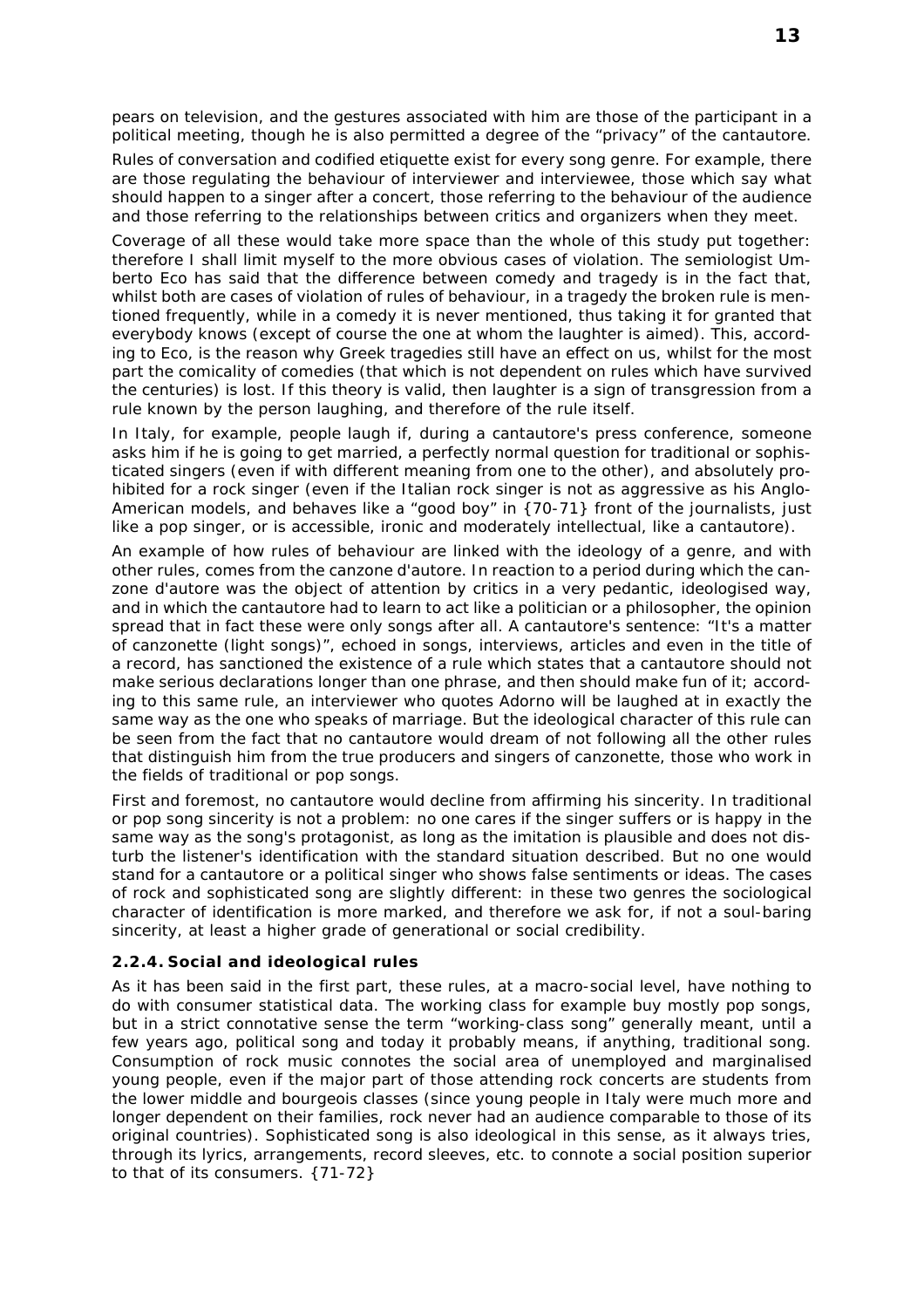Less easy to collocate is children's song: it is legitimate to assume that a large part of these records which enter the charts are bought by adults for' children for whom they consider them suitable, but the success is so great, constituting a considerable slice of the singles market, that one must believe that children themselves form a consistent part of the market.

The *canzone d'autore*, however, perhaps conforming to its "sincerity", appears to have a social image which corresponds to its actual area of consumption: that is lower middle and middle-class intellectuals, students, the Italy of mass secularisation, of the university open to everyone and of intellectual unemployment.

At the musical community level, the *canzone d'autore* can be distinguished from the others by the identification between singer and author, both of the lyrics and of the music. This it must be said - is in spite of the numerous attempts in its history to qualify it simply as art song, or quality song. Probably this rule, to which very few exceptions are tolerated, is due to the particular valuation of sincerity which I mentioned before: a singer cannot be considered sincere if he is not singing music, or worse still, lyrics not written by him. To give an abstract example, a song like *You've got to hide your love away*, which according to a famous John Lennon interview is the dividing line of his transformation from pop to that which in Italy is called *canzone d'autore*, could not have been considered a *canzone d'autore* if it had not been ascertained that Paul McCartney had nothing to do with it. But of course Lennon should have sung it alone or with an accompanying group, and not in the Beatles: all the Beatles became, in a way, *cantautori* only when the group split.

Two or three Italian musical groups who could be included in the genre of can-zone d'autore, are barely accepted as such because of this, and when this happens it is usual that one member of the group is described as a *cantautore*, and the others his backing group, even if this is clearly not true.

In other aspects, the musical communities of various genres of *canzone* are fairly homogeneous, if we exclude the case of the political song, where the singer is usually also his own manager, producer and discographer. This synthesis of roles, but with a more marked division of labour, can be found in other genres as well, but not as a rule.

#### **2.2.5. Economical and juridical rules**

With the exception of the political singer, all singers belong to the same economical system, characterized by the presence of the larger record companies and management agencies. But there are differences between one genre and another. The *cantautore*, thanks to his copyrights, can almost double the sum other singers receive from the sale of their records, and since in Italy performance rights are not {72-73} recognized he is the only one to earn anything, or a lot, from diffusion by radio or television

This has created a situation whereby the *cantautore* is less economically dependent on live performances; moreover, until a few years ago it was the rule for *cantautori* to perform alone. Their concerts therefore had the only overheads of advertising, theatre and P.A. hire, and copyright taxes of which almost a half are returned to the *cantautore* himself). Today a *cantautore*'s tour is more costly and has assumed a more promotional character. The same applies to rock singers and groups, though these have much higher overheads, must divide royalties and copyrights with far more people, and can count on a proportionally smaller record market compared to the expense. When you know that the average price of a ticket to a *cantautore* or rock concert in Italy is less than half that of other European countries, you can understand why the rock group phenomenon cannot reach really professional levels in Italy: even the most famous groups on the scene, frequently present in record charts, do other jobs, principally as session men, in order to earn their living. The only rock singers able to achieve a certain degree of prosperity through their work are, in fact, *cantautori*.

Pop, traditional and sophisticated singers rely above all on performances in dance halls, which can pay pretty high fees all year, thanks to the fact that there are no particular limits to the price of tickets. For these singers the record is their main promotional vehicle. Children's song, as has been said, is exclusively a recorded product: its economical rule consists in convincing, in various ways I leave to your imagination, TV programmers to chose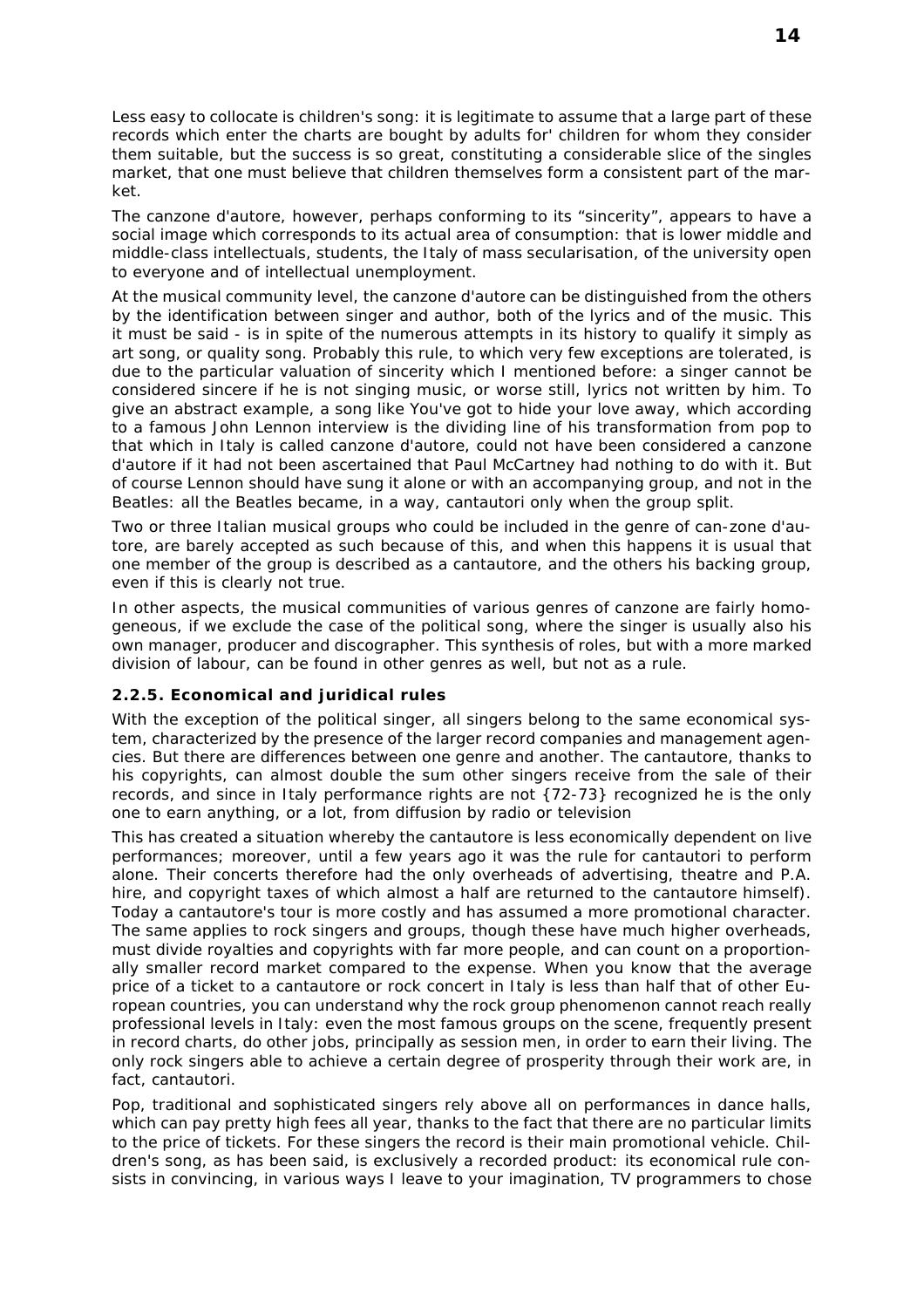this or that song as title song of some well-known Japanese cartoon.

Up until a few years ago political song concerts were offered free by the various political parties and other mass organizations, and frequently groups or singers were commissioned for a series of performances, sometimes with a fixed salary. Then political song was equalled to the *canzone d'autore*, which brought about an evident economic crisis even before the artistic-ideological one arrived since all the other economic conditions are different and inferior to those of the *canzone d'autore*. Also in this case, the factor which seems to characterize the Italian situation with regard to economic rules is the rigidity with which concert ticket prices are established. The variation between minimum and maximum is the same, 500 lire, within the same group of genres: *canzone d'autore*, rock, political song on one side, traditional, pop and sophisticated on the other. If an increase or decrease on this amount is practised, it can mean a risk of disturbances or desertion (if it costs too little, it is probably worth little); but even a minimum increase is a risk. There is a precise idea within the musical community of what a concert should cost: frequently the same person may be willing to spend 7000 lire in a discotheque and then {73-74} protest if a rock concert ticket costs 4000 lire. Inherited from some components of the political movement between 1968 and 1977, this economical, ideological rule afflicts first and foremost those same musical genres (as political song) which identified to a greater extent with this movement.

And now that history has once more made its entrance in this study, we can take a closer look at it.

# **3. Development of the "***canzone d'autore***"**

The *canzone d'autore* made its appearance at the end of the fifties, in a system of *canzone* radically different from that in existence today. The principal genres in Italian *canzone* at that time were: the Neapolitan or dialect song, the traditional song, the variety show song (a genre which is no longer present) and the night-club song (a genre which has divided and been transformed). Research in the field of folk music began in these years, and there was no political song as a genre (the rebirth of this genre in Italy is connected to the rediscovery of resistance songs within the studies on folklore). At this time there were no children's song as a genre, American rock songs were consumed in no specific context and a specific production of records for simultaneous mass consumption could not yet be said to exist. The *canzone d'autore* was born into this system, from an accumulation of transgressions of the rules of the genres which form it.

Since the strongest rule of genre in the definition of the *canzone d'autore* is, as we have seen, the joining of the roles of author and singer, it may be useful to look at a few examples of *cantautori ante litteram*, singers and songwriters who had already done a similar work in the years immediately preceding the birth of the genre, without their belonging to well-known genres being questioned.

Of these the most famous, outside Italy too, is Domenico Modugno. Modugno's career is marked from the beginning by the search for a characteristic which will become a rule of genre for the *canzone d'autore*, that is being a "personality" identifiable with the song's protagonist. Modugno carried on this search first as a dialect singer (born in Puglia, his first song was Sicilian, and then Neapolitan), with a strong vocal characterization, very particular emission of vowels like "o" and "e", which accentuates the popular character of lyrics and music; then, after a spell in cabaret in Rome, he entered the area of production and consumption of 'the traditional song, playing the role of an extravert innovator. The text of his song *Vecchio frac*, in 1955, can seem today to be a barely disguised metaphor of a goodbye to the old ways of considering show-business and song. Paradoxically, however, the success of Modugno's "personality" decreed by the world-wide triumph of *Volare* (*Nel blu dipinto di blu*) puts in second place his characteristics as an autonomous creator: Volare, instead of becoming the first song of a new genre, becomes {74-75} the last worldwide success of the traditional song, a modern version of *0 sole mio*. Modugno's personality, from that time on, will be more useful to television, cinema and theatre (*Mackie Messer* with Strehier) than to the *canzone d'autore*.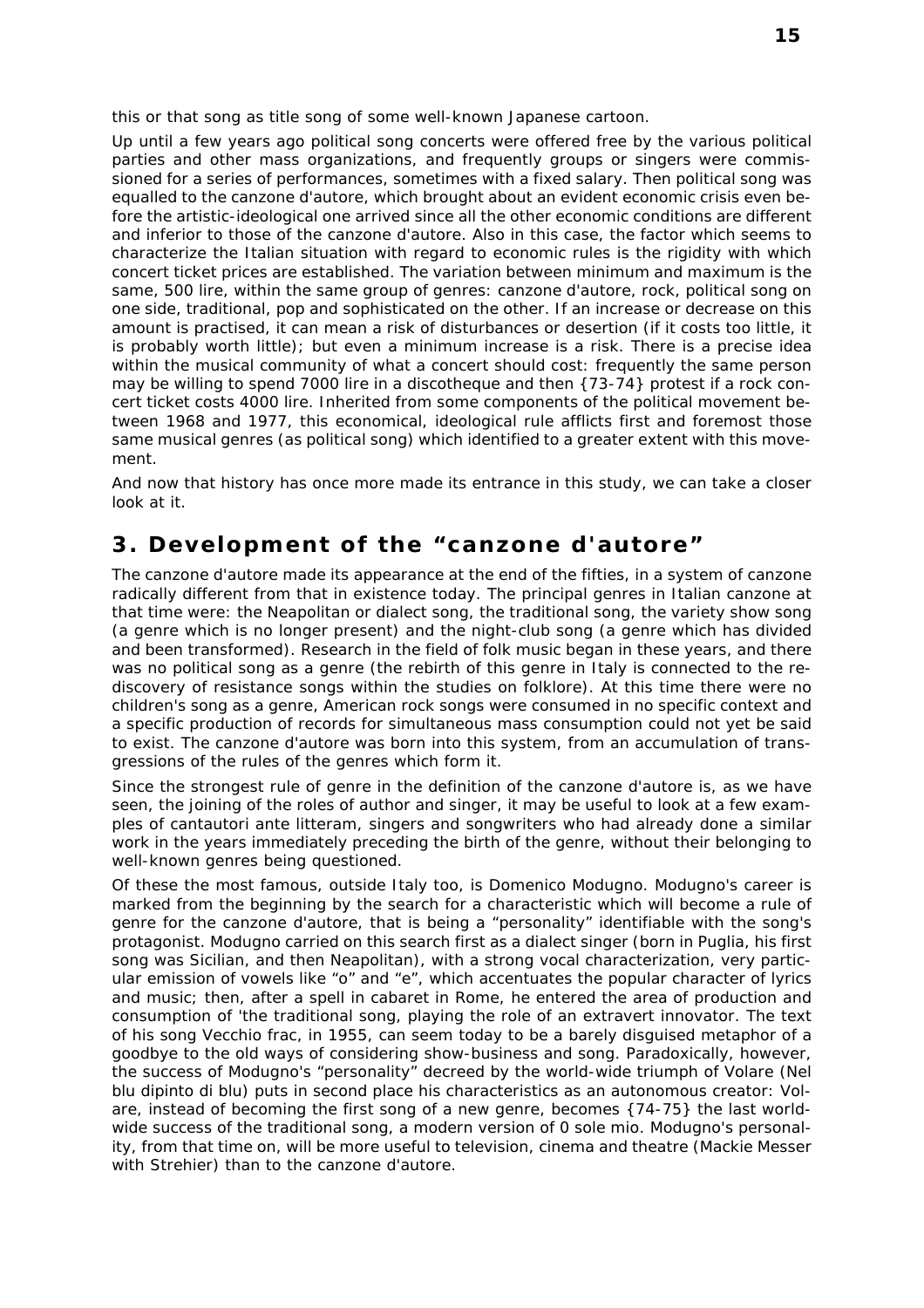Of different origins are Renato Carosone and Fred Buscaglione. To be honest neither of them write their own songs (this is also true of many Modugno's songs), neither are they soloists (they are both leaders of small night-club groups), and their personalities are more those of variety entertainers than the literary ones of *cantautori*.

That which brings them closer to the dawning *canzone d'autore* is the fact that they realized the deterioration of existing genres, and showed the will to renovate the tired framework of Italian *canzone*: Carosone and Buscaglione did this by using satire or parody, both in the lyrics and in the music. There are notable differences between the two: Carosone mixes Neapolitan and American elements in a some-times moralistic satire of the Italians' dependence on foreign cultural models, or in the parody of tear-jerking traditional songs. Buscaglione plays the role of a provincial Humphrey Bogart, distorting the American cliché in the way he uses it and italianises it for himself.

But in spite of their great success, in spite of the modernity and realism of their songs, no new genre is born after Carosone and Buscaglione. However innovative, their ideas are tied to mechanisms of consumption which are becoming decadent (nightclubs), whilst the time in which the most could be made of their visual impact is still far off.

It is significant that today Carosone and Buscaglione records have become a cult with certain audiences, who consider them the unconscious anticipators not of the *canzone d'autore* but of Frank Zappa and cabaret-rock.

The *canzone d'autore* is born in a moment when the visual image of a singer is given mainly through magazines, partly through record sleeves (many singles are still sold in a standard sleeve with no photo), whilst the only television channel broadcasting popular music is occupied with review shows or with already famous guests, traditional or foreign. The media through which the industry can reach the audience promotionally are mainly two: radio and jukeboxes. The radio, firmly under the control of the Christian Democrats, has a "listener's commission which exercises (and will continue to do so for many years) a true censure, principally of lyrics but also of music (using technical pretexts). This means that the only means for bringing new ideas to the public's attention, especially the young audience's, is through jukebox or through the record shops where the proprietors are still in the habit of letting customers listen to a wide selection of new records without any obligation to buy.

This being the situation, it is easier to reach mass diffusion for a product which {75-76} is not too far removed from existent standards, is not too attached to a definite way of consumption, and which, if it is different, has elements of difference which are easily identifiable through the most important media of the moment.

The first song by a *cantautore* to have success was Arrivederci by Umberto Bindi, not the composer's version but that of Marino Barreto Jr., a night-club singer of Brazilian origins. Apart from the good musical construction and the high level of production compared to that of light songs of the day, there were two elements which contributed to the song's success and which created two rules of genre: 1) the lyrics which do not over dramatise the classical situation of two lovers parting, substituting the emblematic *addio* (goodbye) with a more day-to-day greeting; 2) the voice: even if not that of the songwriter, thanks to certain hardness in the pronunciation and the aphonia of Barreto, it breaks with the tradition of "belcanto" tenors, putting into first place the sincerity of the singer so that the correct vocal performance became a thing of secondary importance. Whilst Carosone's parodies of Italian drama (in songs like *E la barca torno sola*) only defined what could be done in a negative way, and whilst Modugno had only brought up to date the classical beautiful Italian singing, the success of Arrivederci on the other hand demonstrated two new positive variants of the song model, and above all within the most popular theme, that of love.

*Arrivederci* was followed by *II nostro concerto*, sung by Bindi himself, which accentuates another characteristic of the *canzone d'autore*, but in this case only of the early period under examination: the search for good musical quality, and at least for a considerable difference from other genres in production.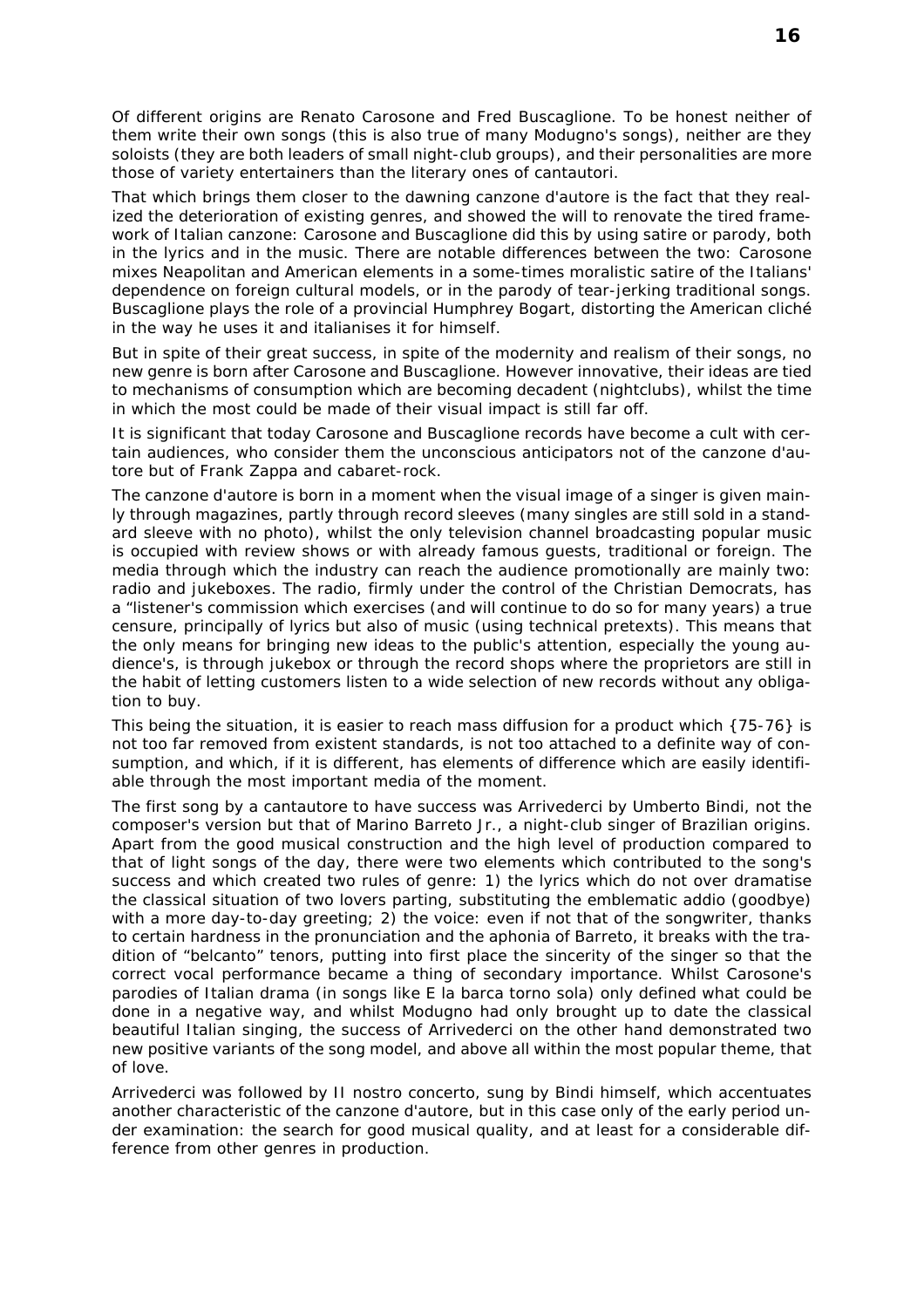There is, in the ideology of the dawning genre, an awareness of the task of saving the Italian *canzone* from the stupidity and standardization to which the record publishers' routine had brought it. Not by chance are men of letters involved in this ferment - like Italo Calvino who wrote lyrics for the group *Cantacronache* - or songwriters willing to sing their own songs, as the *cantautori* do, to prove to the cowardly publishers that they could be a success.

The birth of the *canzone d'autore* takes place in a moment of great transformation for the music industry: the publishers, who, until a few years before wanted only to have songs sung by as many singers as possible, having more success according to the number of versions made of the same song, tend to integrate with the record industry. This is proof that the success of a song depends more and more on there being one and one only performer, and one version only, following the record's diffusion, and of electronic media, compared to the live performance. Within a few years publishers assumed the aspect we know today: the means by which record industry is indemnified, if possible with a profit, for its promotional costs, for and through radio and television. {76-78}

The fact that with the *canzone d'autore* songwriter and singer become an integrated whole (and the same thing will happen with the Beatles a few years later) cannot be considered simply a coincidence.

The *cantautore*, who maybe sings out of tune, but who has a good song and arrangement, is worth more to the record industry than a musical score which could sell only to a few hundred small dance orchestras.

The failure of the hypothesis of radical innovation put forward by the *Cantacronache* is understandable since it was still attached to the old conception of song as a text, independent from its musical performance, and therefore documented on cheaply produced records: it is also understandable that the main result of the *Cantacronache* was the re-establishment of political song.

However, the capitalist industry was no more far sighted. In the beginning the recording company Ricord, who had signed the first *cantautori* from Genoa (Bindi, Paoli, Tenco) and from Milan (Jannacci, Gaber), does not seem to have had too much faith in the phenomenon, considering it limited to a bourgeois intellectual audience, for the most part cabaret fans. It is true that the cultural horizon of the individual *cantautore* is literary, with French existentialist influences - gained from the chansonniers - or jazz and rock influences (both were reserved in Italy to a few connoisseurs, and therefore intellectualized), but it is also true that there already existed a vast student audience, ready to recognize in these imported values an alternative to the then current production. This audience did not live in garrets, did not fall in love because they have nothing better to do, did not go to dubious bars (all situations described in songs of that period) but they were nevertheless more willing to relate to this type of life, in reality lived by few, than with the mammas or broken hearts of traditional songs.

The important thing is not a particular conception of life, but a general non-conformism connected with some musical renovation. A new generation of consumers, young consumers, was being born in Italy too, and their main characteristic was that they opposed all the models of musical consumption of other generations.

It was not just by chance, therefore, that the real push towards the diffusion of the *canzone d'autore*, along with the invention of the name *cantautore* (in 1960), came from the multinational company RCA.

The first *cantautori* of the Italian RCA (Meccia, Vianello, Fidenco, all from Rome) were much more juvenile than their colleagues from Genoa or Milan, and their anti-conformism was much less literally (one song is titled *I Hate All Old Women*).

The music too was new, thanks more to the use of special arrangements and recording techniques than for reasons of compositional structure; and it was far closer to American styles than the Genoese or Milanese were. If Neil Sedaka did not have {77-78} such atrocious pronunciation his Italian records, which were very successful, could easily be confused with those of the first Roman *cantautori*. In fact after a short time those for whom this name was coined stop being true *cantautori*, contributing to the birth of the modern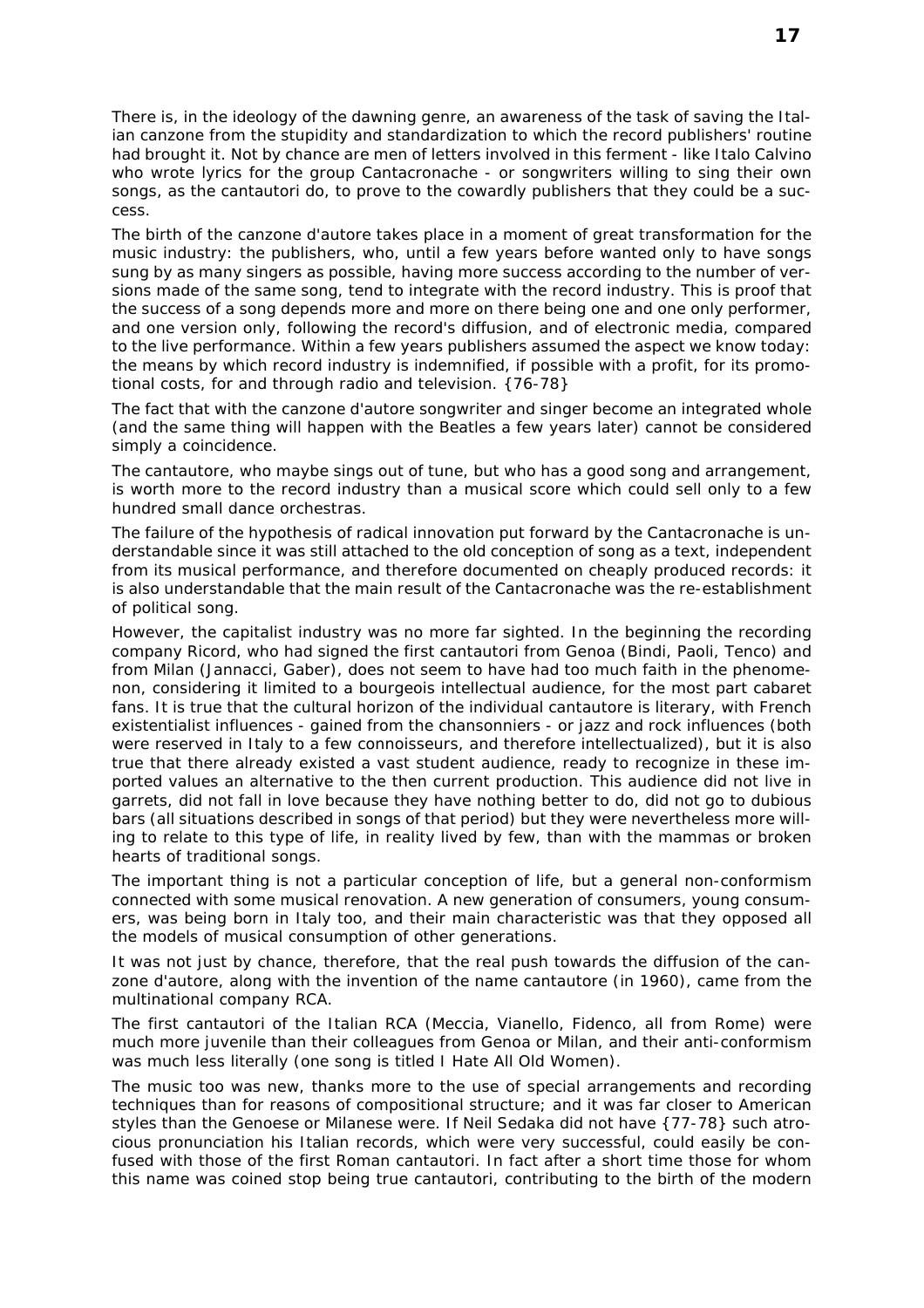Italian pop song: fashionable, easy to listen to and realistic. But the genre *canzone d'autore* was already established, and RCA covered the situation by signing some of the best Genoese *cantautori*, using the best arrangers and launching them on a vast scale, during a period when this American company has the monopoly of the Italian market.

From a tired musical system, in need of renovation, the birth of new genres was so achieved: one was the pop song, under American influence, which united in the same genre the anomalies created in the preceding years by Adriano Celentano's rock or by the so called *urlatori* (shouters); and the *canzone d'autore*, which at that time could also be called "quality song": the interpreters of that which we today call sophisticated song began to emerge from the sea of light songs, *canzonette*, by singing songs of the *cantautori*.

However much the musical journalist of the time talk about the "difficult" nature of the *canzone d'autore*, comparing it with the "escapist" one of other genres, the *cantautore* is still regarded as a songwriter rather than a poet. This observation is valid both from the point of view of ideology of genre and from that of the objective importance of lyrics compared to music.

But many new things happen: the world-wide success of the Beatles moved the attention for innovation in another direction, whilst the professional songwriters seem to have understood that a song of quality can be made without using the old models, and using new interpreters.

The *cantautori* found that a considerable part of the young audience, and of the bourgeois audience too, had been taken away from them. The *cantautore* found himself with limited autonomy with respect to his genre, having to compete with beat music on one hand and the more commercial song genres on the other, in their same territory. The suicide of Luigi Tenco at the 1967 San Remo Festival, when his song failed to reach the final, is emblematic, whilst the world-wide success of Bob Dylan already indicated a new road: a song nearer to traditional folk ballad than to the melodramatic model, poorer in melody but metrically freer, richer in syllables, thanks to the possibility of repeating notes and even of reciting.

The first to follow this model is Francesco Guccini. His first record was released in 1967, but some of his songs had already been successful in the preceding years when sung by rock groups. Guccini translated the tones of Dylan's protest and apocalypse as well as those of the beat generation poets into Italian; the anarchic, visionary nature of his early lyrics brought him to the fore in the climate of the rigorous protest of the reborn political song, and of the domesticated protest of other {78-79} genres (all Italian songs at that time were protesting against or for something).

The *canzone d'autore's* student audience had their attention fixed on social and political motives, and this made them concentrate more and more on lyrics, considering them the only able to qualify the song from a political point of view.

A specialization of genre is so created, so that whereas in rock - which is based on English progressive rock models - lyrics are an excuse to have a voice participating or at the most an illustration of the music, in the *canzone d'autore* and in political song the music is a background only occasionally illustrating the lyrics.

During the early seventies, whilst political song appears to have covered the whole area of the *canzone d'autore*, one of the first generation *cantautori*, Giorgio Gaber, made his debut in the theatre with a show consisting of songs and monologues, showing the desire to maintain an autonomy of his genre, and proving the importance assumed by the verbal text.

It is by putting the accent decidedly on lyrics and on their poetical function rather than the mainly referential one of the political song, that the *canzone d'autore* achieves its final comeback. For a brief period the new *cantautori*, Francesco De Gregori and Antonello Venditti among the first, are presented as representatives of the "new song" (by an association with the "nueva canción chilena" of the Unidad Popular period), but this political connotation is soon overcome, and, especially with regard to De Gregori, the new singers/songwriters are spoken of as "poets".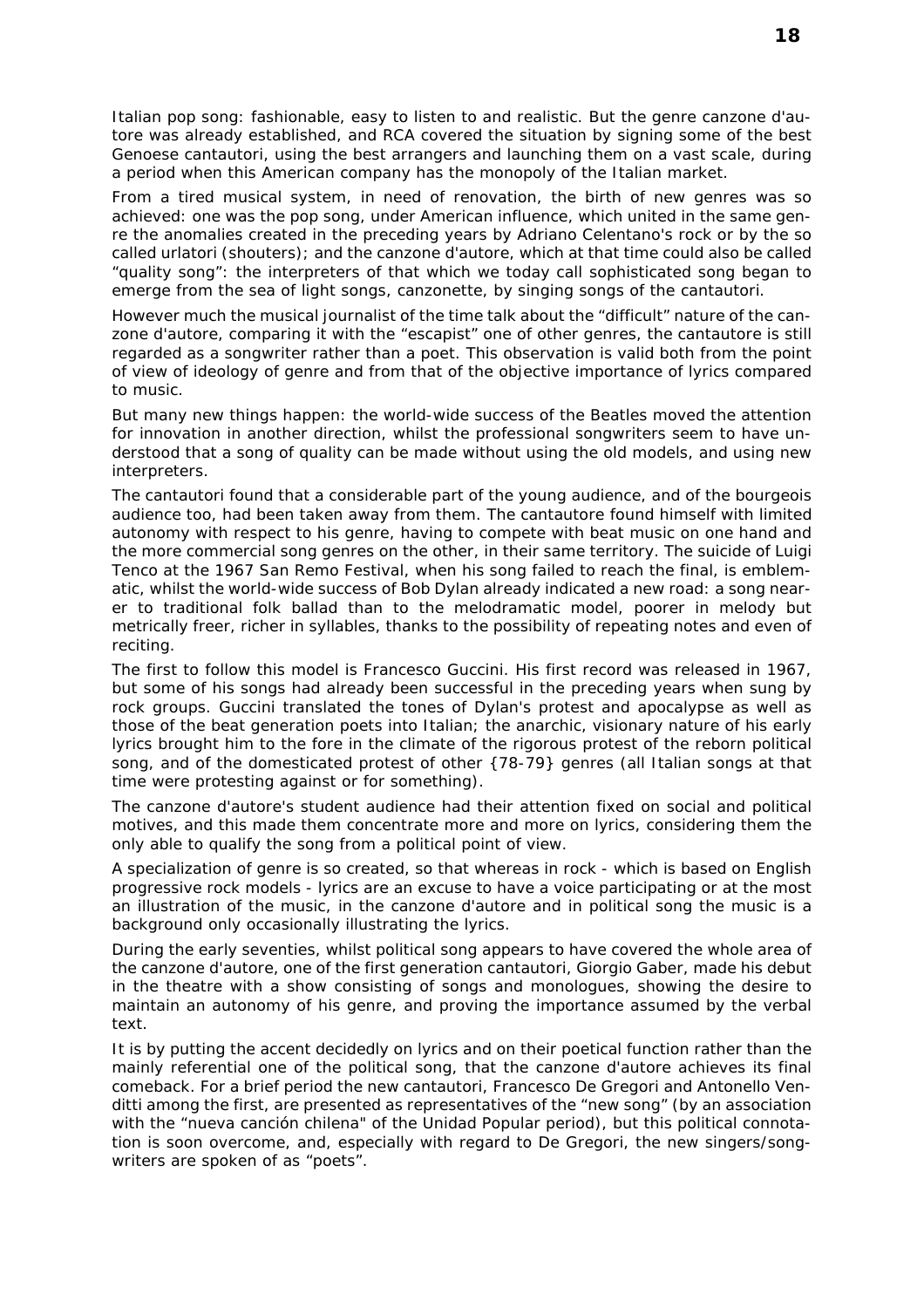It is in 1974 that the genre receives its first official constitution, with the first meeting of the *canzone d'autore* (*Rassegna della canzone d'autore*) organized by the Tenco Club at San Remo, a meeting which is still in existence and that has been flanked until 1980 by four "new song" congresses.

The reborn autonomy of the genre met with some difficulty: a big impression was made by the "political trial" conducted by the audience against Francesco De Gregori during a concert at the Palalido in Milan, a trial which ended with some people inviting De Gregori "to commit suicide like Mayakovsky". The true accusation is substantially that a singer who had been considered a political singer was not following the rules of that genre, and not that he was a non-political *cantautore*.

But the equation *cantautore* = poet is quickly established (the formula of the condemnation just implied it), showing itself in the most various ways, from the poetic content claimed by amateur imitators, to the collaboration between a *cantautore*, Lucio Dalla, and a "real" poet, Royersi; naturally this affirmation is not a stranger to the falling tide of the political experiences of the early seventies, because the average Italian's culture collocates poetry in a purely private, subjective life.

In this concentration of aesthetic attention, the impoverishment of the musical content is soon noticed: the answer - also to foreign competition - is entrusted to {79-80} richer arrangements. It is the period of the triumph of disco-music, and many rock groups are in difficulty as a result. Fabrizio De André, one of the *cantautori* of the Sixties, goes on tour with PFM, one of the best known rock groups, and has great success.

"At last" everyone is saying "the *canzone d'autore* has its own musical dimension". But this tour demonstrated something else besides: that, in spite of the fact that big rock concerts in Italy had been the scene of disturbances for years, to the point where foreign singers and groups avoided this country until 1979, the *cantautori* could fill this gap, still maintaining something of the political meeting and integrating it with the rituals of a rock concert. The height of the *cantautori* success was reached in 1979 with the colossal Dalla-De Gregori tour, where these two appeared in stadiums like rock stars do, and like rock stars were greeted by the lighting of thousands of matches. The first foreign rock star to return to Italy was Patti Smith, who was presented as a *cantautrice*, "poetess of rock". The following year, in spite of the successful tours of Edoardo Bennato and Angelo Branduardi, is a year of crisis for the *canzone d'autore*, at least according to the Club Tenco members, who entitle the discussion at their congress: "Rock Versus *Canzone*". The *canzone d'autore* has been pushed so close to rock (as it was years before to political song) that in economical terms it has felt the consequences of its competition (during the year of a world comeback of rock) and in technical terms feels the need to redefine the confines and ideology of the genre. It is a question which involves not only the critics but also the whole *canzone d'autore* community, so that, whilst the specialists in the field are discussing a musical revaluation which excludes the rock aspects and easy solutions in terms of arrangement, the audience faithful to the genre (but also a wider one) acclaims the success of Enzo Jannacci and Paolo Conte. The former is, among the *cantautori* of the first generation, the one decidedly less literary, tending more towards comedy, thanks also to the collaboration with Dario Fo, whilst the latter, after writing successful pop songs, started recording by himself only in 1975.

Jannacci is a doctor, Conte a lawyer; both are over 40, both sing in an untidy way with a certain gestural embarrassment, both have a solid musical preparation even if they are self4aught. Both use a particularly rich vocabulary, which is characterized by social extraction or geographical location (Jannacci lives in Milan, Conte in Asti, a small town in Piedmont), they knowledgeably mix poetic and prosaic tones, they use rhymed verse without recourse to banal words accented on the last syllable. If their songs are musically fairly well characterized (with frequent stylistic quotations from various genres or periods), arrangements appear deliberately anonymous and out of fashion.

In other words these two accumulate a series of violations of the current rules of the *canzone d'autore*, partly by returning to the character of the origins, and partly by showing that they respect the hope for renewal, whilst still respecting many of the fundamental rules. It is possible that a future study of the *canzone d'autore* will show as rules of a future